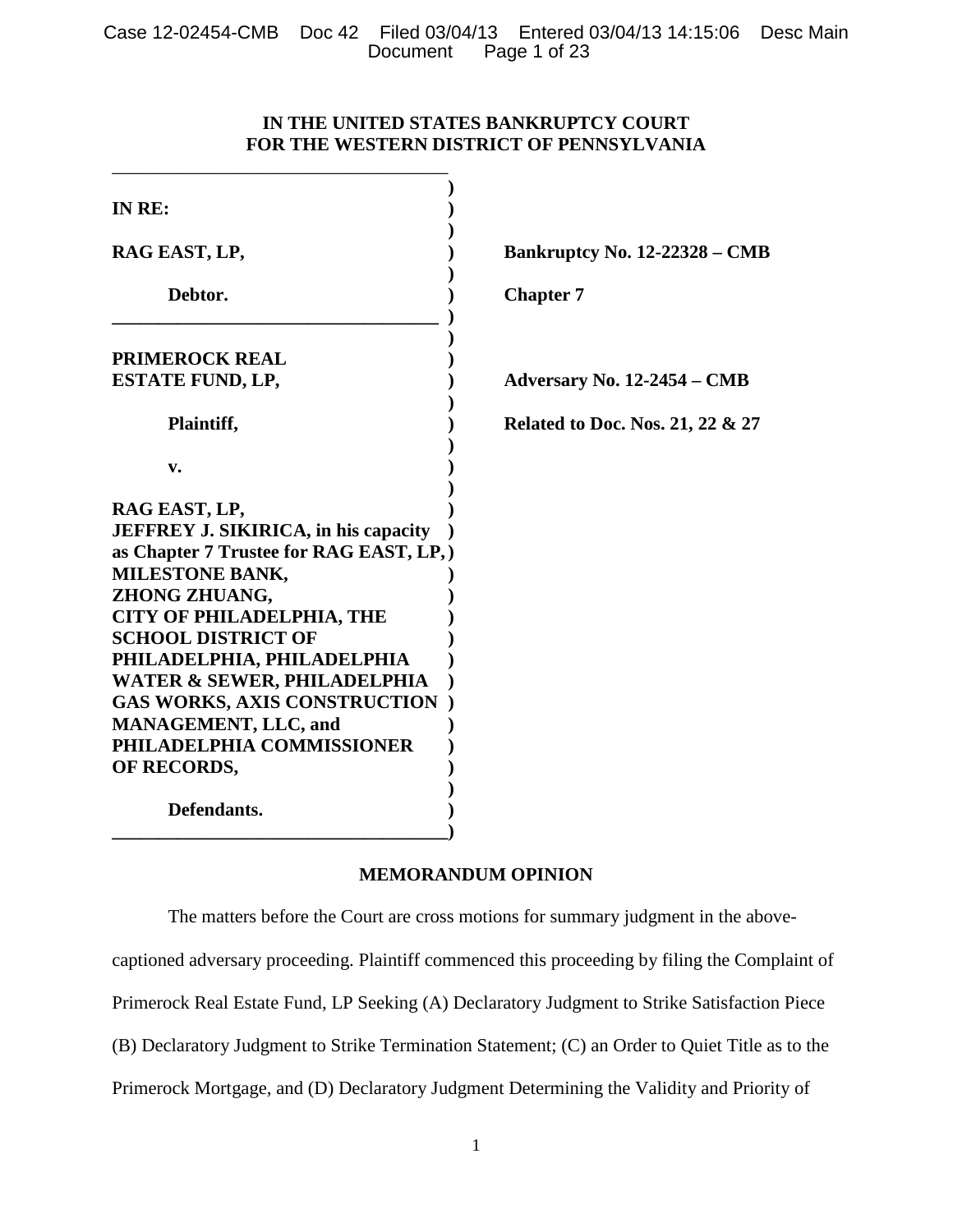# Case 12-02454-CMB Doc 42 Filed 03/04/13 Entered 03/04/13 14:15:06 Desc Main Page 2 of 23

Liens Held by Primerock Real Estate Fund,  $LP<sup>1</sup>$  $LP<sup>1</sup>$  $LP<sup>1</sup>$  Primerock Real Estate Fund, LP ("Primerock") filed a motion for summary judgment, to which Defendants MileStone Bank ("MileStone") and Zhuang Zhong (also referred to at times in the filings as "Zhong Zhuang," and hereinafter referred to as "Zhuang") responded. In his response in opposition to Primerock's motion, Zhuang sought summary judgment against Primerock. Upon consideration of the cross motions for summary judgment and for the reasons set forth herein, this Court finds that entry of judgment in favor of Primerock is appropriate and its motion is granted. The motion of Zhuang is denied. This Court also finds it appropriate to enter default judgment against RAG East, LP (the "Debtor") as requested by Primerock as Debtor has neither answered nor participated in this proceeding.

# Background

The Debtor is a Pennsylvania limited partnership. The Debtor's general partner is RAG II, Inc. ("RAG II"), a Pennsylvania corporation whose sole shareholder is Erik Sobkiewicz ("Sobkiewicz"). The Debtor's primary asset is certain real and personal property located at 100- 102 Market Street in Philadelphia, Pennsylvania (the "Property"), consisting of a vacant, five-

<span id="page-1-0"></span><sup>&</sup>lt;sup>1</sup> This Court has subject matter jurisdiction pursuant to 28 U.S.C.  $\S$ §157 and 1334. This is a core matter pursuant to 28 U.S.C. §157(b)(2)(K). The Court will enter final judgment. Furthermore, "Primerock, MileStone, and Zhuang, [Plaintiff and only Defendants to have answered the Complaint] through their respective . . . counsel, each consent to the entry of any final order or judgment entered by the Court in this adversary proceeding, without regard to whether the adversary is a core or non-core matter." *See Stipulated Findings of Fact and Consent to Entry of Final Orders*, Adv. Doc. No. 40, at ¶47. However, if the United States District Court determines pursuant to the rationale set forth in *Stern v. Marshall*, 131 S.Ct. 2594 (U.S. 2011), that this Court does not have the authority to enter final judgment, then the Memorandum Opinion and Order entered shall constitute the Court's proposed findings of fact and conclusions of law and recommendation to the District Court.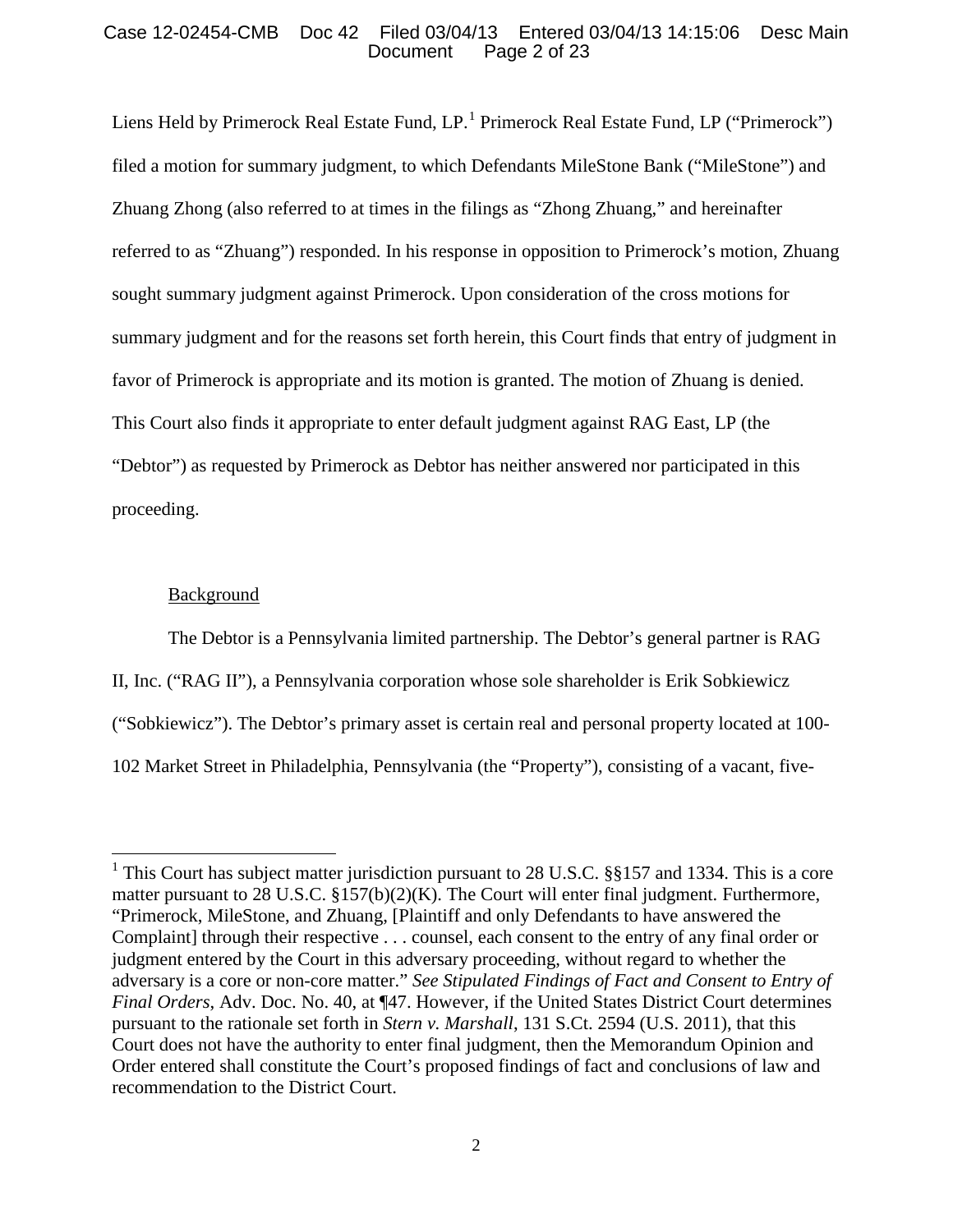## Case 12-02454-CMB Doc 42 Filed 03/04/13 Entered 03/04/13 14:15:06 Desc Main<br>Document Page 3 of 23 Page 3 of 23

story building which Sobkiewicz intended to purchase for the purpose of establishing a restaurant and bar on the ground floor of the building and leasing the remaining space.

On May 2, 2012, Zhuang filed an involuntary petition for bankruptcy relief under chapter 7 of the Bankruptcy Code against the Debtor, and the Court entered an Order for Relief on August 2, 2012. Defendant Jeffrey J. Sikirica was appointed as Trustee for the Debtor's bankruptcy estate.

The instant proceeding was commenced when Primerock filed its Complaint seeking the entry of an Order confirming that it holds a first-priority lien upon, and a security interest in, the Property despite the filing of an unauthorized Termination Statement with the Pennsylvania Secretary of State and a forged Satisfaction Piece filed with the Commissioner of Records. Primerock's Complaint sets forth four separate counts. As to Count I (Declaratory Judgment to Strike Satisfaction Piece) and Count II (Declaratory Judgment to Strike Termination Statement), Primerock seeks relief against the Debtor and the Chapter 7 Trustee only. Count III (Action to Quiet Title with Respect to the Primerock Mortgage) and Count IV (Declaratory Judgment Regarding the Priority of the Liens and Security Interests Held by Primerock) are asserted against all Defendants.

Since the filing of the Complaint, Primerock entered into stipulations with most of the Defendants<sup>[2](#page-2-0)</sup> pursuant to which those Defendants are not contesting the relief requested by

<span id="page-2-0"></span><sup>2</sup> *See* Stipulation and Agreed Order Between Primerock Real Estate Fund, LP and Philadelphia Gas Works, Adv. Doc. No. 13; Stipulation and Agreed Order Between Primerock Real Estate Fund, LP and Axis Construction Management, LLC, Adv. Doc. No. 14; Stipulation and Agreed Order Between Primerock Real Estate Fund, LP and City of Philadelphia, School District of Philadelphia, and Philadelphia Water Revenue Bureau, Adv. Doc. No. 18; Stipulation and Agreed Order Between Primerock Real Estate Fund, LP and Jeffrey J. Sikirica, as Chapter 7 Trustee, Adv. Doc. No. 32.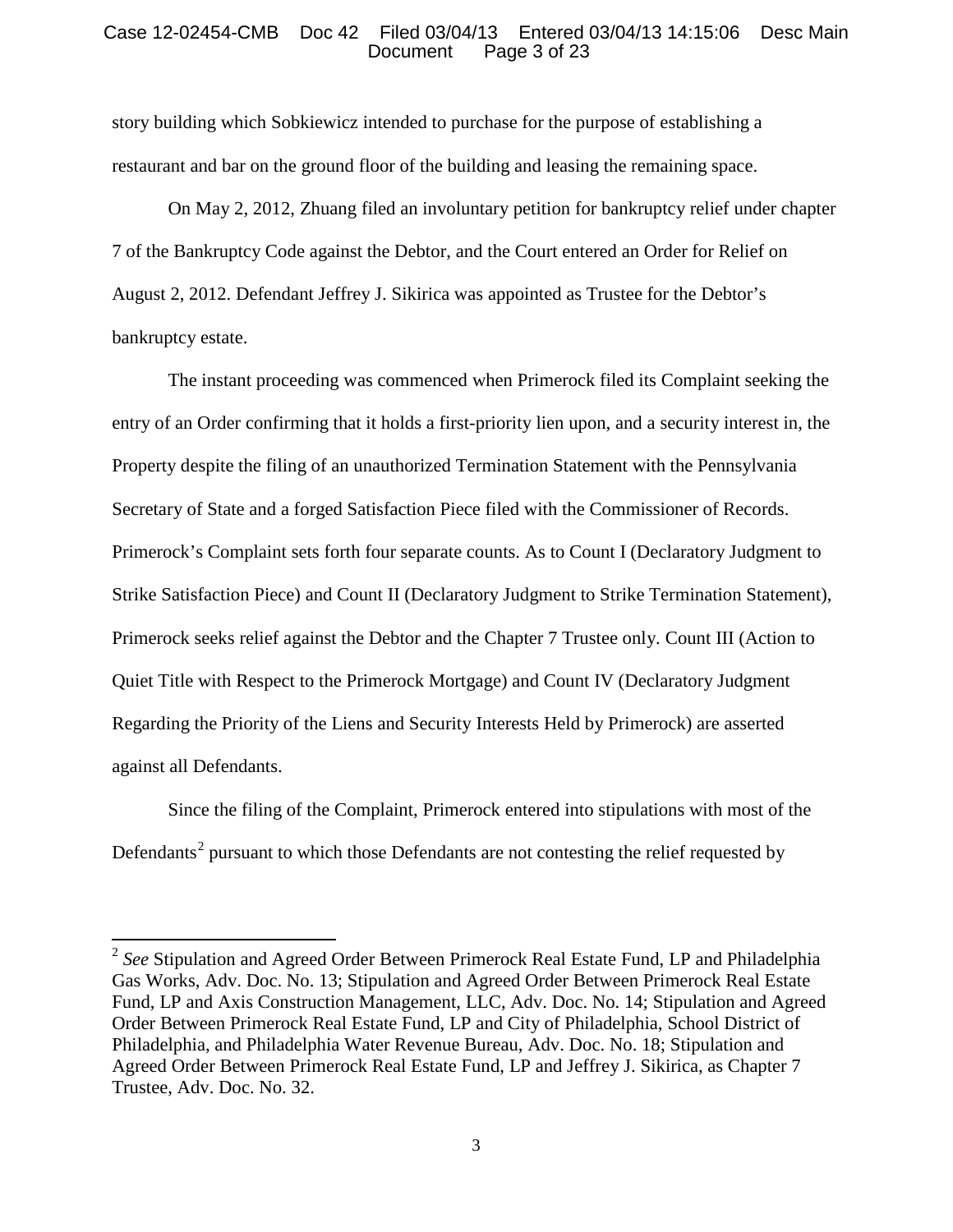## Case 12-02454-CMB Doc 42 Filed 03/04/13 Entered 03/04/13 14:15:06 Desc Main<br>Document Page 4 of 23 Page 4 of 23

Primerock. The Debtor did not file an answer and has not participated in this proceeding.<sup>[3](#page-3-0)</sup> As to the remaining Defendants, MileStone and Zhuang, Primerock filed a motion for summary judgment. Zhuang filed a response in opposition to Primerock's motion and sought summary judgment in his favor against Primerock. Although MileStone filed an answer and opposition to Primerock's motion, Primerock and MileStone represented to the Court at the hearing held on January 22, 2013, that they reached an agreement. Accordingly, MileStone is no longer opposing Primerock's request for relief.<sup>[4](#page-3-1)</sup> The Court heard argument on the cross motions for summary judgment on January 22, 2013 and the matters are ripe for decision.

# Summary Judgment

The standard for deciding a motion for summary judgment is set forth in Fed.R.Civ.P. 56, made applicable in adversary proceedings by Fed.R.Bankr.P. 7056. "The court shall grant summary judgment if the movant shows that there is no genuine dispute as to any material fact and the movant is entitled to judgment as a matter of law." Fed.R.Civ.P. 56(a). The burden is initially on the moving party. *See Rosen v. Bezner*, 996 F.2d 1527, 1530 (3d Cir. 1993). A party moving for summary judgment can satisfy its burden by citing to materials in the record, including depositions, documents, affidavits, stipulations, admissions, and interrogatory answers. See Fed.R.Civ.P. 56(c). In deciding the motion for summary judgment, all inferences to be

<span id="page-3-0"></span><sup>&</sup>lt;sup>3</sup> Accordingly, Primerock filed a Motion for Entry of Default Judgment Against Defendant Rag East, LP. *See* Adv. Doc. No. 21. The Court refrained from entering default judgment for the reasons discussed at hearings and expressed in Zhuang's Response to Primerock's Motion for Entry of Default Judgment, as entry of judgment against Debtor had the potential to negatively impact the other parties' interests in this proceeding. As all remaining issues are resolved in this Opinion and Primerock is entitled to judgment against the Debtor, judgment against the Debtor will be entered.

<span id="page-3-1"></span> $4$  The Court notes that a stipulation reflecting the agreement between the parties has not been filed on the docket. Nonetheless, the parties have resolved the issues between them.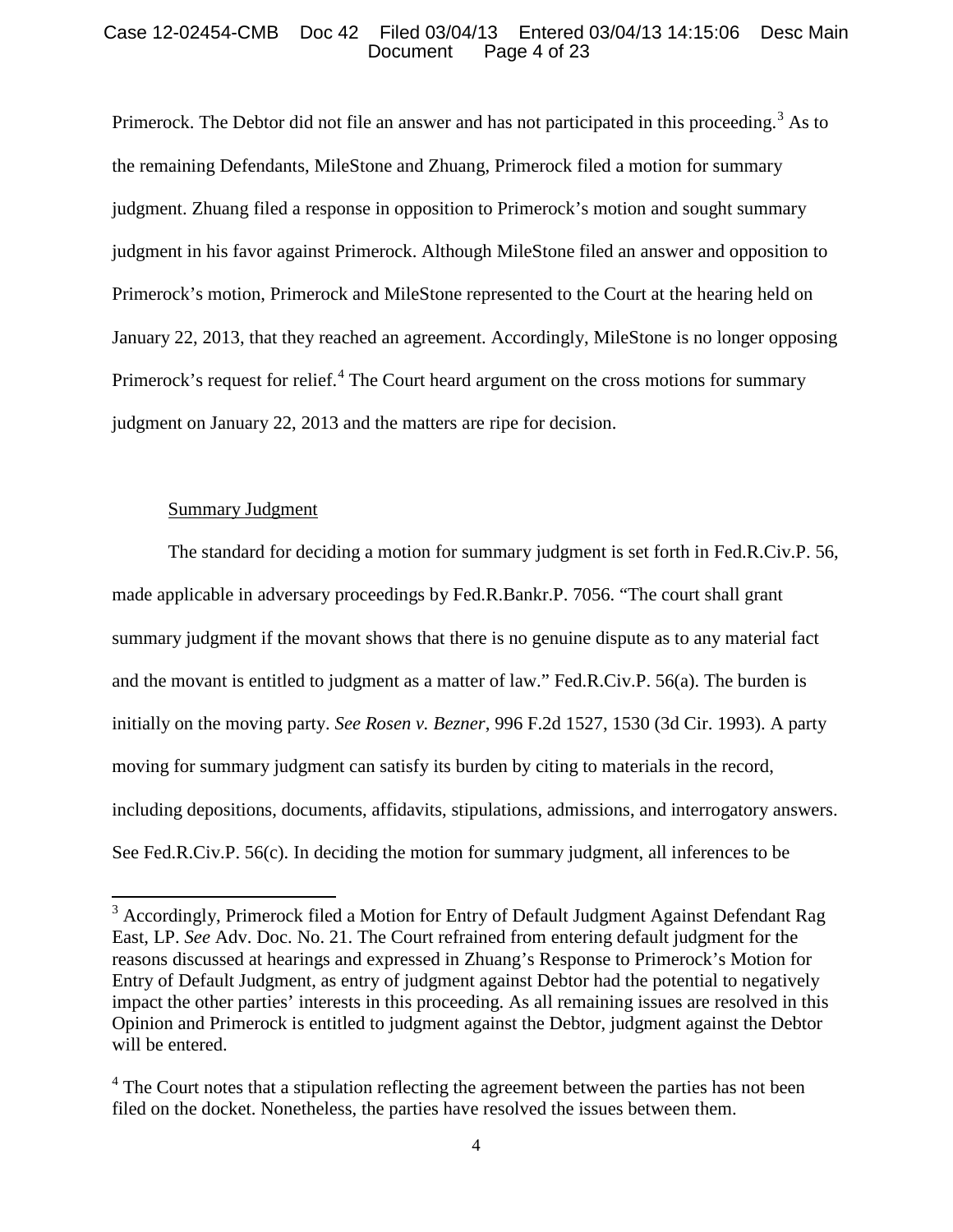## Case 12-02454-CMB Doc 42 Filed 03/04/13 Entered 03/04/13 14:15:06 Desc Main<br>Document Page 5 of 23 Page 5 of 23

drawn from underlying facts shall be construed by the Court in the light most favorable to the non-moving party. *Rosen*, 996 F.2d at 1530. "It is well settled that cross-motions for summary judgment do not warrant the court in granting summary judgment unless one of the moving parties is entitled to judgment as a matter of law upon facts that are not genuinely disputed." *Manetas v. Int'l Petroleum Carriers, Inc.*, 541 F.2d 408, 413 (3d Cir. 1976). With this standard in mind, the Court evaluated the cross motions for summary judgment.

## Stipulated Facts

The parties filed stipulated findings of fact for the purpose of this Court resolving the cross motions for summary judgment. The relevant stipulated facts are incorporated and restated herein as follows:

In the spring of 2011, Sobkiewicz solicited a loan from Primerock to finance the acquisition of the Property from United Bank of Philadelphia ("United Bank"). On or about June 6, 2011, Primerock made a loan of \$750,000 (the "Primerock Loan") to the Debtor and Sobkiewicz (together "Borrowers") to finance the purchase of the Property. To evidence their obligations to Primerock, Borrowers executed and delivered to Primerock that certain Term Note dated June 6, 2011 (the "Primerock Note") in the original principal amount of \$750,000. RAG II's president, Sobkiewicz, executed the Primerock Note on behalf of the Debtor as its General Partner. On or about June 7, 2011, United Bank conveyed the Property to the Debtor by special warranty deed, which was recorded on June 10, 2011 with the Commissioner of Records.

To secure the payment of Borrowers' obligations under the Primerock Note, the Debtor executed and delivered to Primerock, *inter alia*, that certain Open-End Mortgage and Security Agreement made effective June 7, 2011 (the "Primerock Mortgage"), which granted to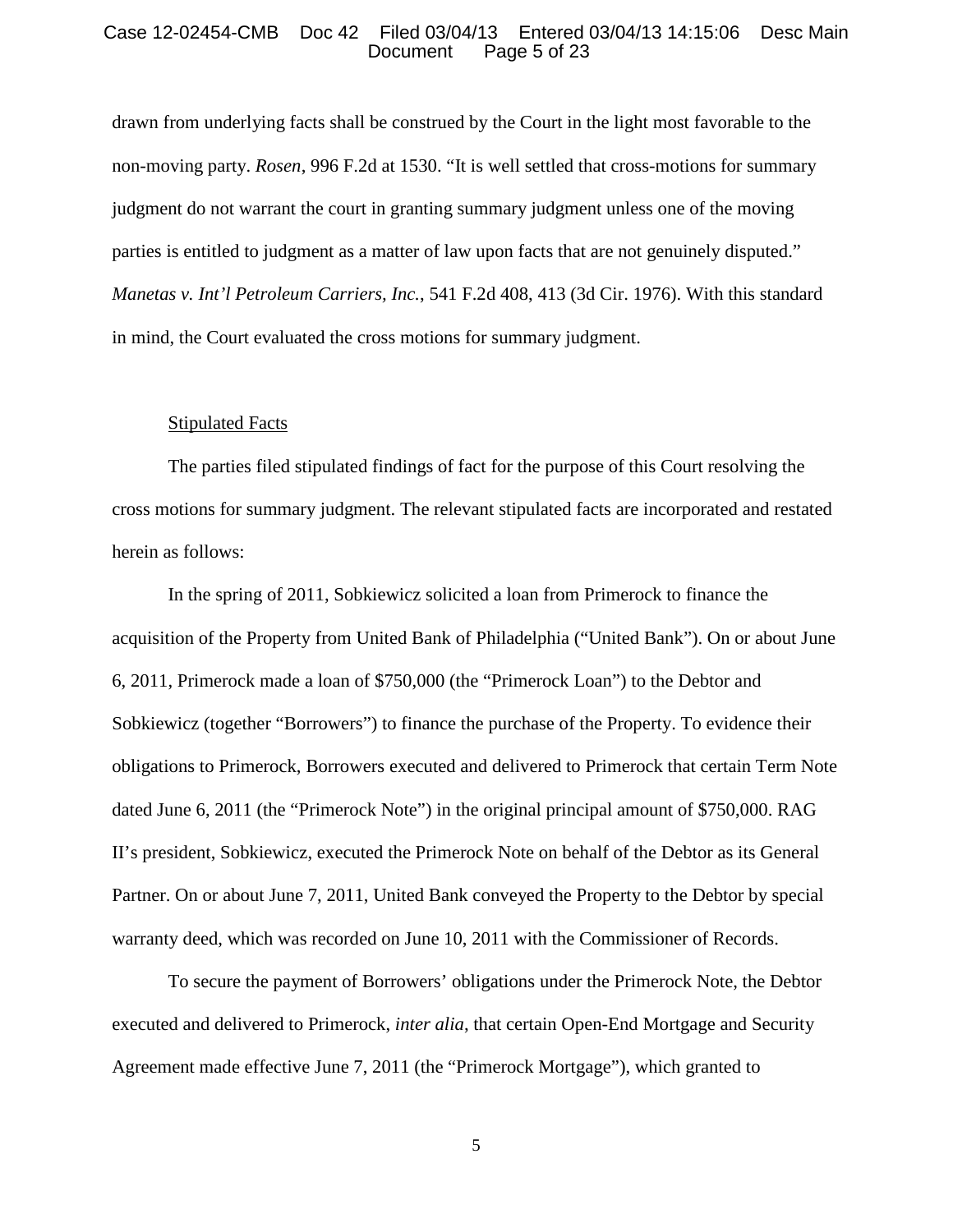## Case 12-02454-CMB Doc 42 Filed 03/04/13 Entered 03/04/13 14:15:06 Desc Main<br>Document Page 6 of 23 Page 6 of 23

Primerock a security interest in, and a lien upon, the Property. The Primerock Mortgage was recorded on June 10, 2011 with the Commissioner of Records. To further secure the payment of Borrowers' obligations under the Primerock Note, the Debtor executed and delivered to Primerock, *inter alia*, that certain Security Agreement dated June 6, 2011 (the "Primerock Security Agreement"), which granted to Primerock a security interest in, and a lien upon, all of the Debtor's personal property. In connection with the Primerock Security Agreement, a UCC-1 financing statement was filed with the Pennsylvania Secretary of State (the "Financing Statement"). Primerock relied upon the fact that it would receive a first mortgage lien on the Property and a first-priority security interest in the Debtor's personal property.

Subsequently, in December 2011, the Debtor obtained a construction loan from MileStone in the principal amount of \$350,000 (the "2011 MileStone Loan"). To secure the obligations under the 2011 MileStone Loan, the Debtor executed an Open-End Construction Mortgage and Security Agreement in favor of MileStone (the "2011 MileStone Mortgage") which granted MileStone liens upon, and security interests in, the Property. The 2011 MileStone Mortgage was recorded on December 20, 2011 with the Commissioner of Records. The Debtor and MileStone did not contact Primerock regarding the loan or seek Primerock's consent to enter into the new financing. MileStone denies that there was any obligation on the part of MileStone to contact Primerock or to seek its consent to the MileStone loan.

After the 2011 MileStone Mortgage was recorded, a certain Satisfaction Piece allegedly executed by Primerock (the "Satisfaction Piece") was filed with the Commissioner of Records. The Satisfaction Piece was recorded ostensibly for the purpose of releasing the liens and security interests granted to Primerock under the Primerock Mortgage. The Satisfaction Piece was allegedly executed on August 30, 2011 by John J. Hathaway ("Mr. Hathaway"), as managing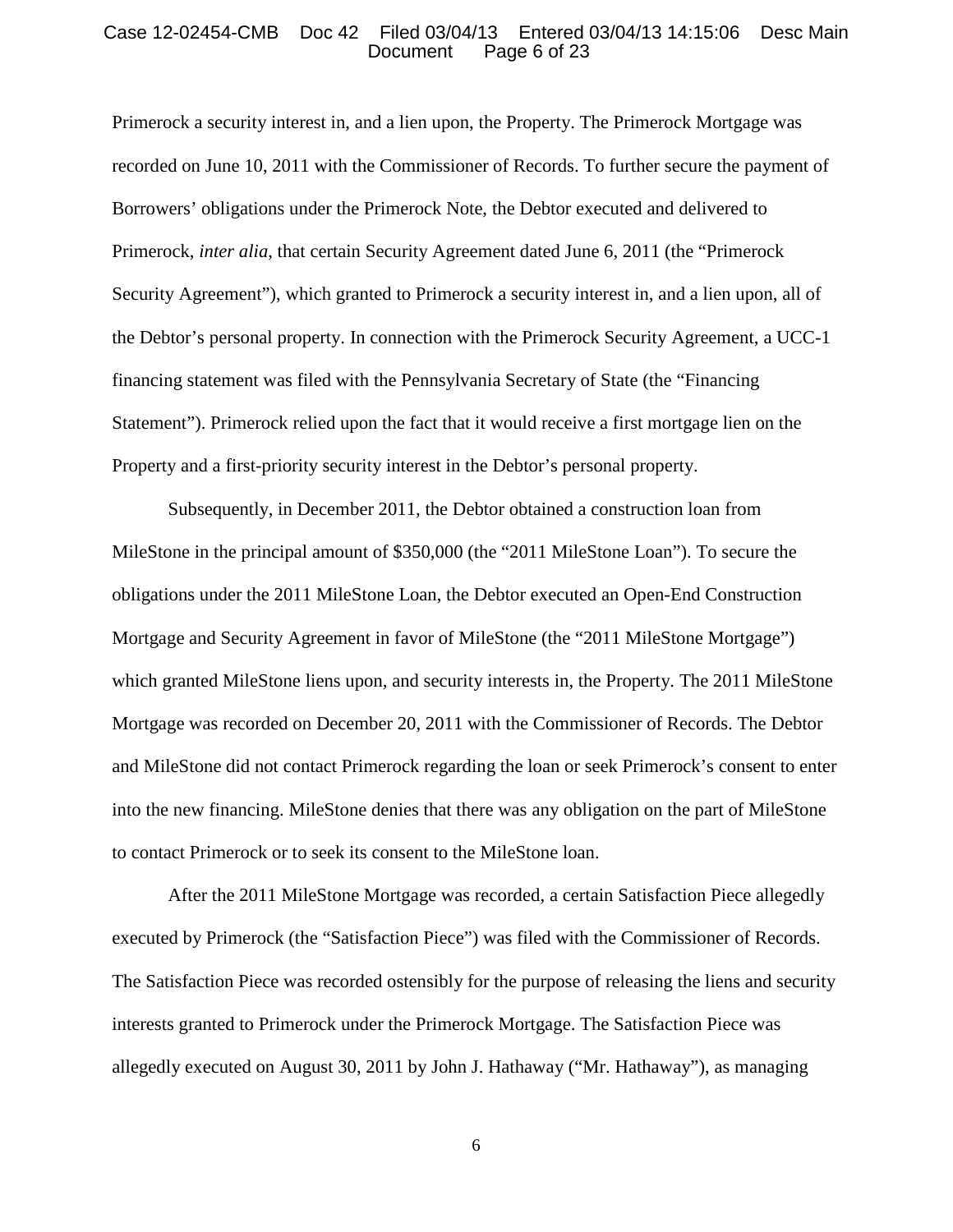#### Case 12-02454-CMB Doc 42 Filed 03/04/13 Entered 03/04/13 14:15:06 Desc Main Page 7 of 23

director of Primerock, but Mr. Hathaway did not execute the Satisfaction Piece. Mr. Hathaway provided a sworn statement indicating that the signature on the Satisfaction Piece is a forgery. Neither Mr. Hathaway nor Primerock authorized the recording of the Satisfaction Piece with the Commissioner of Records.

MileStone had knowledge of the Primerock Mortgage at the time it funded the 2011 MileStone loan. However, MileStone would not have made the 2011 MileStone Loan if it was not provided a first lien mortgage on the Property. MileStone had no involvement with either the creation or execution of the Satisfaction Piece. MileStone relied upon the fact that it would receive a first mortgage lien on the Property. At the time it made the 2011 MileStone Loan, MileStone was wholly unaware of any issue with the Satisfaction Piece and had no reason to believe that the Satisfaction Piece was either forged or in any way fraudulent.

Subsequently, on or about March 6, 2012, a UCC-3 termination statement (the "Termination Statement") was filed with the Pennsylvania Secretary of State which purported to terminate Primerock's rights under the Financing Statement. Primerock neither authorized nor consented to the filing of the Termination Statement.

Shortly thereafter, on or about March 8, 2012, Zhuang made a loan of \$600,000 (the "Zhuang Loan") to the Debtor and its affiliates, LCH, Inc. and Market Street Bar & Grille, Inc. (together with the Debtor, the "Zhuang Borrowers"). To evidence their obligations under the Zhuang Loan, the Zhuang Borrowers executed and delivered a Term Note dated March 8, 2012 (the "Zhuang Note") in the original principal amount of \$600,000. At the time the Zhuang Loan was made, Zhuang was unaware that Primerock continued to claim a mortgage lien against the Property. Zhuang understood that Primerock's mortgage had been satisfied because of the Satisfaction Piece. Had the Satisfaction Piece not been recorded, Zhuang would not have made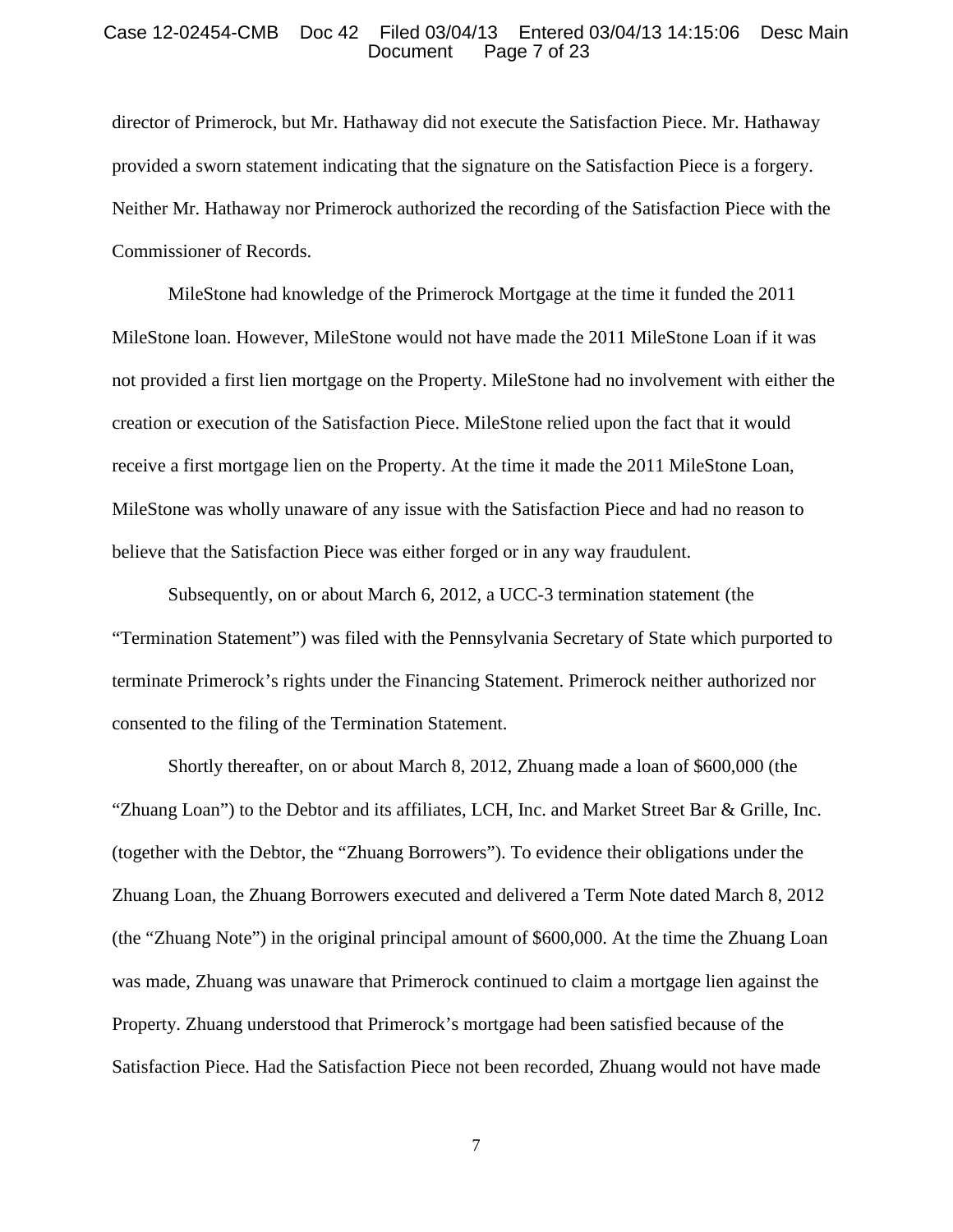## Case 12-02454-CMB Doc 42 Filed 03/04/13 Entered 03/04/13 14:15:06 Desc Main<br>Document Page 8 of 23 Page 8 of 23

the Zhuang Loan. Prior to making the Zhuang Loan, Zhuang was not aware that the Primerock Mortgage had been wrongfully terminated, nor was Zhuang involved in any way with the Satisfaction Piece or the filing of the Termination Statement.

Also in March 2012, the Debtor obtained an additional construction loan from MileStone for a principal amount of up to \$1,500,000 (the "2012 MileStone Loan"). The outstanding balance due under the 2011 MileStone Loan was rolled into, and became a part of, the obligations due under the 2012 MileStone Loan. The Debtor secured its obligations under the 2012 MileStone Loan by executing and delivering an Open-End Construction Mortgage and Security Agreement dated March 9, 2012 (the "2012 MileStone Mortgage"), which granted to MileStone certain liens and security interests against the Property. The 2012 MileStone Mortgage was recorded on March 15, 2012 with the Commissioner of Records. The Borrowers were authorized to make draws against the 2012 MileStone Loan as needed to pay certain expenses. MileStone would not have made the 2012 MileStone Loan if it was not provided a first lien mortgage on the Property. MileStone relied upon the fact that it would receive a first mortgage lien on the Property for the 2012 MileStone Loan. At the time it made the 2012 MileStone Loan, MileStone was wholly unaware of any issue with the Satisfaction Piece and had no reason to believe that any Satisfaction Piece was either forged or in any way fraudulent. MileStone made its loans to the Debtor in good faith and without any notice of a claim by Primerock that it continued to maintain a lien on the Property.

Primerock did not discover the existence of the Satisfaction Piece or Termination Statement until after the 2012 MileStone Loan and Zhuang Loan were made. On March 16, 2012, Primerock confessed judgment against the Debtor before the Court of Common Pleas of Philadelphia County, Pennsylvania for all amounts due and owing under the Primerock Loan,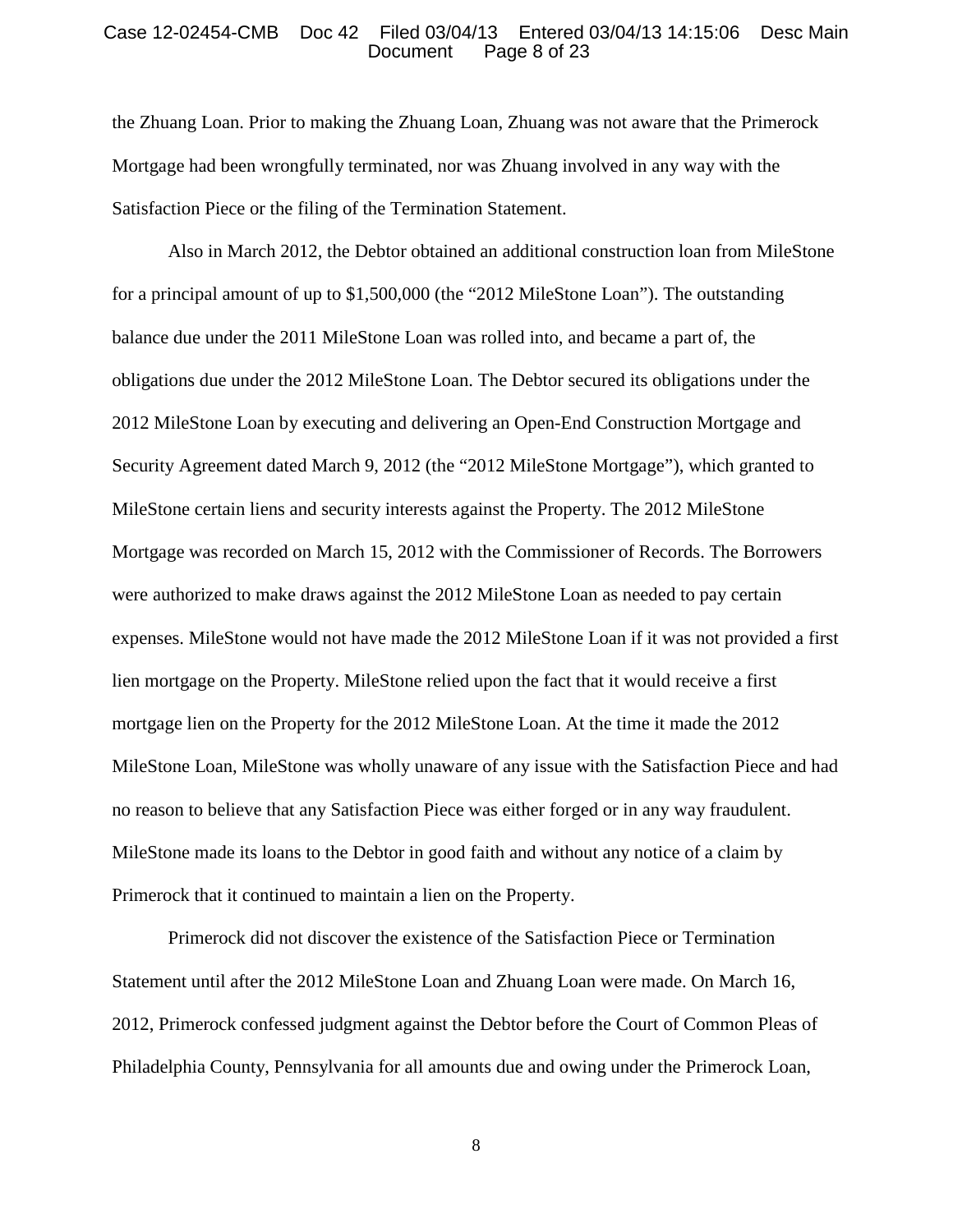## Case 12-02454-CMB Doc 42 Filed 03/04/13 Entered 03/04/13 14:15:06 Desc Main Page 9 of 23

including those amounts accruing under the Primerock Note, Primerock Mortgage, and Primerock Security Agreement.

In order to secure the Zhuang Borrowers' obligations under the Zhuang Note of March 8, 2012, the Debtor executed and delivered to Zhuang a Mortgage and Security Agreement on April 24, 2012 (the "Zhuang Mortgage"), which granted to Zhuang a security interest in, and a lien upon, the Property. The Zhuang Mortgage was recorded on April 30, 2012 with the Commissioner of Records.<sup>[5](#page-8-0)</sup> Zhuang also filed a financing statement against the Debtor with the Pennsylvania Secretary of State.

As of the current date, the amounts owed by the Debtor to (1) Primerock under the Primerock Note, Primerock Mortgage, and Primerock Security Agreement, (2) MileStone under the 2012 MileStone Loan and 2012 MileStone Mortgage, and (3) Zhuang under the Zhuang Loan, Zhuang Note, and Zhuang Mortgage all remain unsatisfied. What is readily apparent from the stipulated facts is that Primerock, MileStone, and Zhuang are the innocent victims of the forged Satisfaction Piece and unauthorized Termination Statement. Unfortunately, the hardship must inevitably fall on one of these parties. Based upon these stipulated facts, this Court considers the cross motions for summary judgment and resolves the priority of the parties' respective interests in the Property.

## Conclusions of Law

Primerock's claims are based upon Pennsylvania state law which shall be applied in resolving the instant dispute. Primerock seeks a declaratory judgment striking the Satisfaction

<span id="page-8-0"></span> $<sup>5</sup>$  Thus, the Court notes that Primerock confessed judgment against the Debtor over a month prior</sup> to the execution and recording of the Zhuang Mortgage.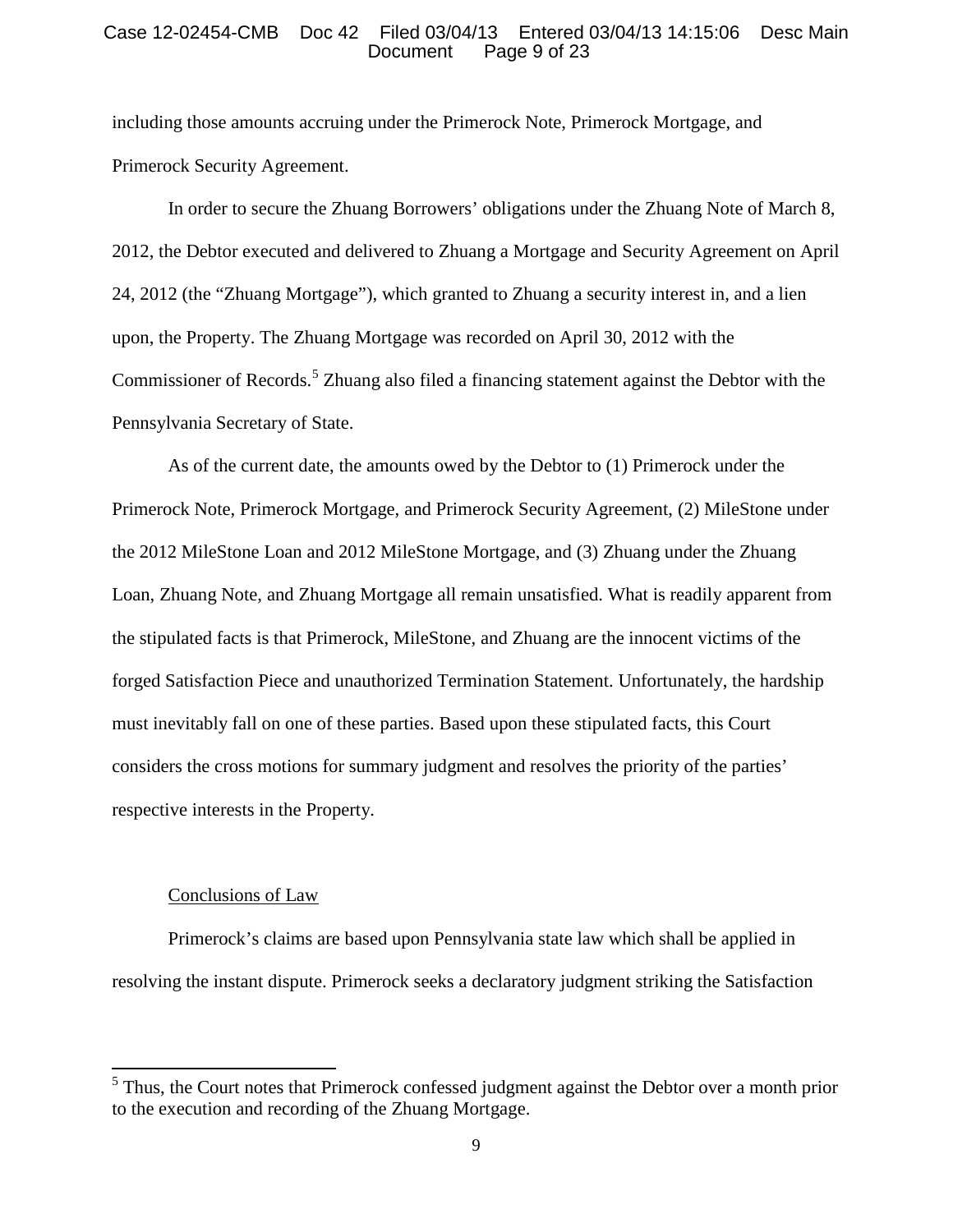# Case 12-02454-CMB Doc 42 Filed 03/04/13 Entered 03/04/13 14:15:06 Desc Main Page 10 of 23

Piece and Termination Statement<sup>[6](#page-9-0)</sup> and determining the priority of liens and security interests

held by Primerock. Pursuant to Pennsylvania law,

[A] party may obtain a declaration of existing legal rights, duties, or status of parties by filing a petition pursuant to the Declaratory Judgments Act. Furthermore, the purpose of the Declaratory Judgments Act is to "settle and to afford relief from uncertainty and insecurity with respect to rights, status, and other legal relations, and is to be liberally construed and administered." 42 Pa.C.S.A. §7541(a).

*Bayada Nurses, Inc. v. Commonwealth, Dep't of Labor & Indus.*, 8 A.3d 866, 874 (Pa. 2010).

Primerock also seeks to quiet title with respect to its mortgage. "Quiet title actions include

actions to determine the validity of liens and priority of liens." *See M&T Mortg. Corp. v. Trosky* 

(*In re Trosky*), 371 B.R. 701, 704, n.3 (Bankr.M.D.Pa. 2006) (citing to Pa.R.C.P. 1061(b)).

Primerock contends that it is entitled to the relief requested as a matter of law, which Zhuang

opposes, asserting that he is entitled to entry of judgment in his favor. The Court now turns to the

parties' contentions.

The parties primarily focused their arguments on the Satisfaction Piece and its effects.

Therefore, the Court begins its analysis with that issue.

Under Pennsylvania law, a recorded satisfaction piece serves as evidence that the debtor has fully satisfied the note and that the creditor has released the mortgage lien. *See* 21 PA. STAT. ANN. §721-4 ("The satisfaction piece when recorded shall forever thereafter discharge, defeat and release the lien and debt of the mortgage."); *see also id*. §681.

*See Ingomar Ltd. P'ship v. Current*, No. 1:06-CV-1433, 2008 U.S. Dist. LEXIS 17668, \*14,

2008 WL 660099, \*4 (M.D. Pa. Mar. 6, 2008). Accordingly, it is the mortgagee who may record

<span id="page-9-0"></span> $6$  Counts I and II, seeking to strike the Satisfaction Piece and Termination Statement, were brought against the Trustee and Debtor, and Primerock sought to resolve those matters through the Stipulation with the Trustee and Motion for Entry of Default Judgment against the Debtor. However, as previously noted by this Court and recognized by Zhuang, determination of these issues affects Zhuang's position in this proceeding. Thus, the matters are addressed together herein.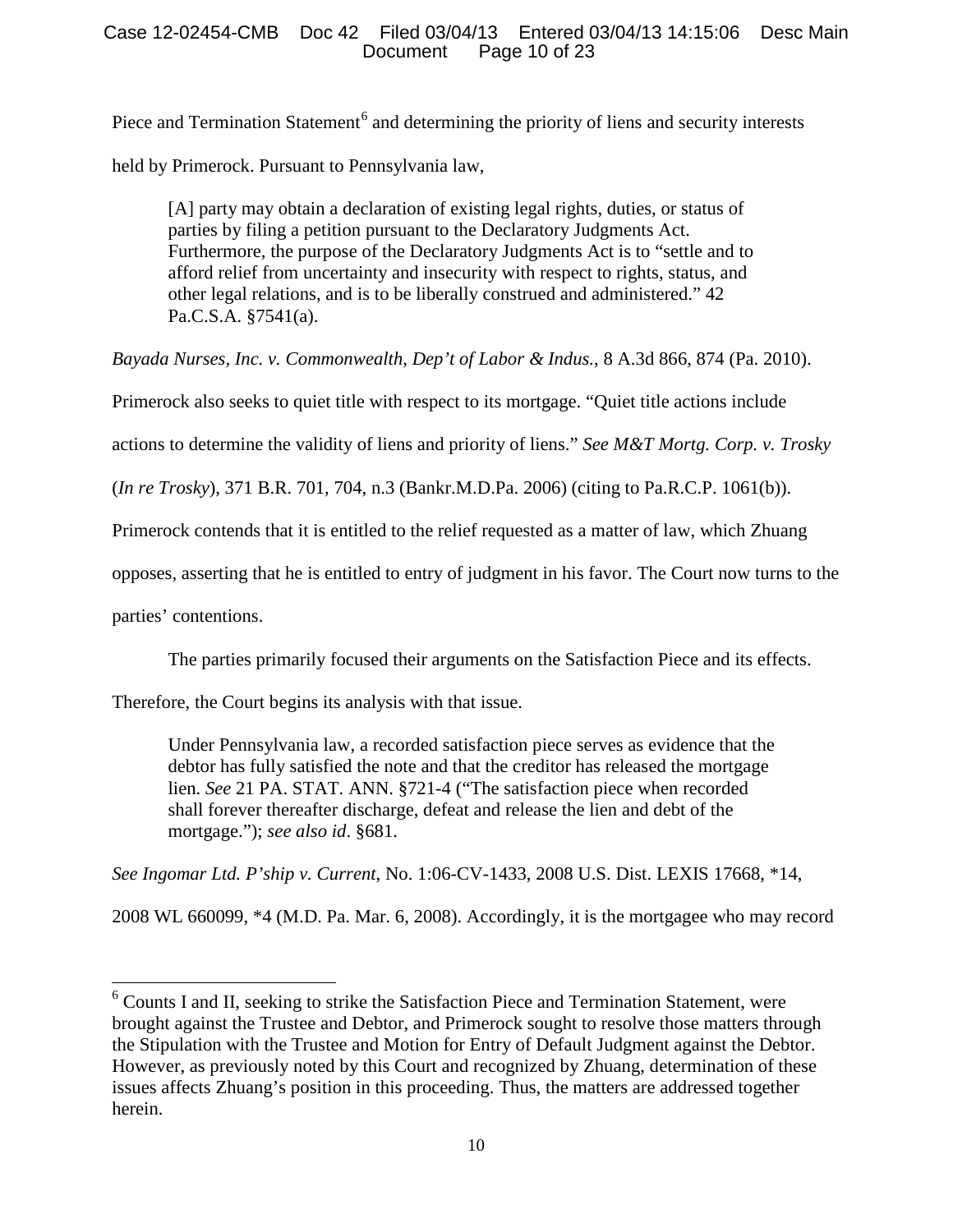# Case 12-02454-CMB Doc 42 Filed 03/04/13 Entered 03/04/13 14:15:06 Desc Main Page 11 of 23

the satisfaction piece. Although *prima facie* evidence of payment, a satisfaction piece is not conclusive and relief can be granted where an encumbrance is improperly discharged. *See Alliance Funding Co. v. Stahl*, 829 A.2d 1179, 1181 (Pa.Super.Ct.2003). In order to be granted the relief sought, the plaintiff must "prove that the defendants were not entitled to have the mortgage satisfied." *Id.* (quoting *St. Clements Building & Loan Ass'n v. McCann*, 190 A. 393, 394 (Pa.Super.Ct. 1937)).[7](#page-10-0)

In this case, it is clear that relief is appropriate against the Debtor as the Debtor was not entitled to have the mortgage satisfied. However, the rights of third parties are also at issue. Although Pennsylvania law determines priority according to the date of recording, priority cannot be determined until the validity of the Satisfaction Piece is resolved. Primerock clearly recorded its mortgage first. However, Primerock maintains its priority only if the forged Satisfaction Piece is determined to be without effect as to third parties. In resolving these matters, the Court is faced with two important principles: the invalidity of forged and unauthorized filings and the interests of bona fide mortgagees for value. Under the facts of this case, one must take precedence over the other.

In *Brown v. Henry*, the Pennsylvania Supreme Court considered facts similar to those presently before this Court. 106 Pa. 262 (1884). In that case, a mortgagee contended that a satisfaction was a nullity where the mortgage was satisfied mistakenly without the authorization of the mortgagee but rather by the holder of another mortgage. *Id.* at 266. After the unauthorized

<span id="page-10-0"></span><sup>7</sup> Unlike the facts of this case, in *Stahl*, the plaintiff was seeking to strike a satisfaction piece that it entered due to its own error. Citing to *McCann*, the court stated "a release or satisfaction entered by *accident or inadvertence* . . . may be set aside and the mortgage reinstated, *except as the rights of third persons may prevent.*" *Id.* (emphasis added). As the rights of third parties were at issue in that case, the court remanded to the trial court for determination of whether the rights of those third parties prevailed. *See* 829 A.2d at 1184. Thus, even when satisfaction was erroneously recorded by the plaintiff, the court did not make a clear statement that third parties' rights always prevail.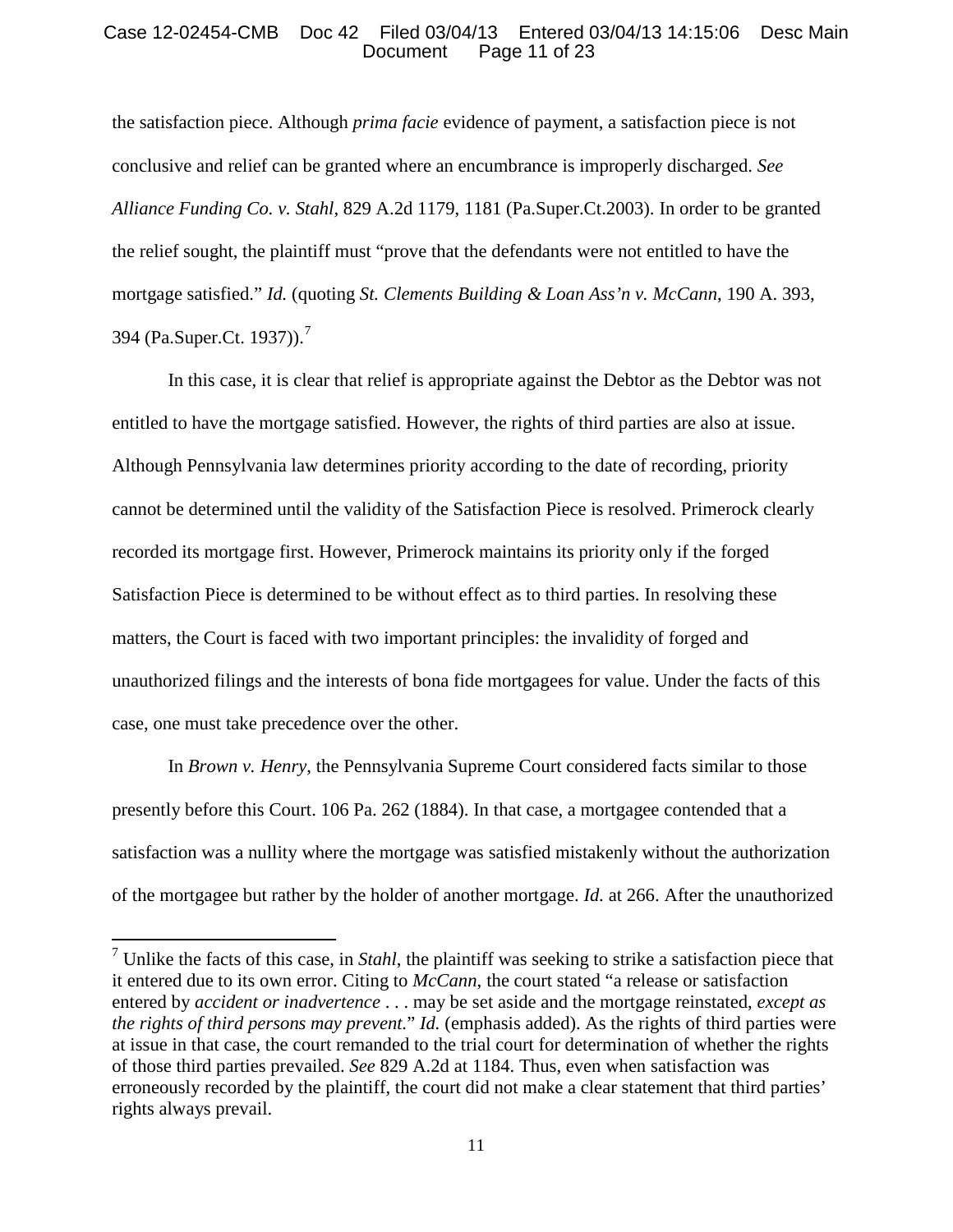# Case 12-02454-CMB Doc 42 Filed 03/04/13 Entered 03/04/13 14:15:06 Desc Main Page 12 of 23

entry of satisfaction, the property was purchased and that purchaser "defended upon the ground that the mortgage in suit had been satisfied of record before he purchased the property; that he had been furnished by the recorder of deeds with a clean search, and that he had paid the full value of the premises." *Id.* The court noted the difficulty of resolving the issue given the facts of the case:

From this state of facts it is obvious one of the parties must suffer a serious loss. Neither appears to be in default; neither can complain that he has been misled by the other; hence there is no room for the application of the principle that where one of two innocent parties must suffer, the loss shall fall upon the one whose acts of commission or omission occasioned the injury. It is our business to ascertain where the law places it.

*Id.* 266-67. Ultimately, the court found as follows:

The ground of the decision in *Lancaster v. Smith* was that the satisfaction had been entered without the authority of the mortgagee. It is immaterial whether the want of authority is the result of fraud or of mistake. The authority to enter satisfaction is lacking in either case, and because of its absence the satisfaction is worthless.

*Id.* at 268. The court relied upon the reasoning in *Lancaster v. Smith,* in which the court previously held that a mortgagee was not estopped from enforcing a mortgage even against an innocent purchaser where the mortgagee did nothing to mislead the purchaser and her name had been forged on a power of attorney under which satisfaction was entered on the mortgage. *See* 67 Pa. 427 (1871). *Brown* has been cited, along with cases from other jurisdictions, in support of the rule that a wrongfully satisfied mortgage survives notwithstanding the existence of a subsequent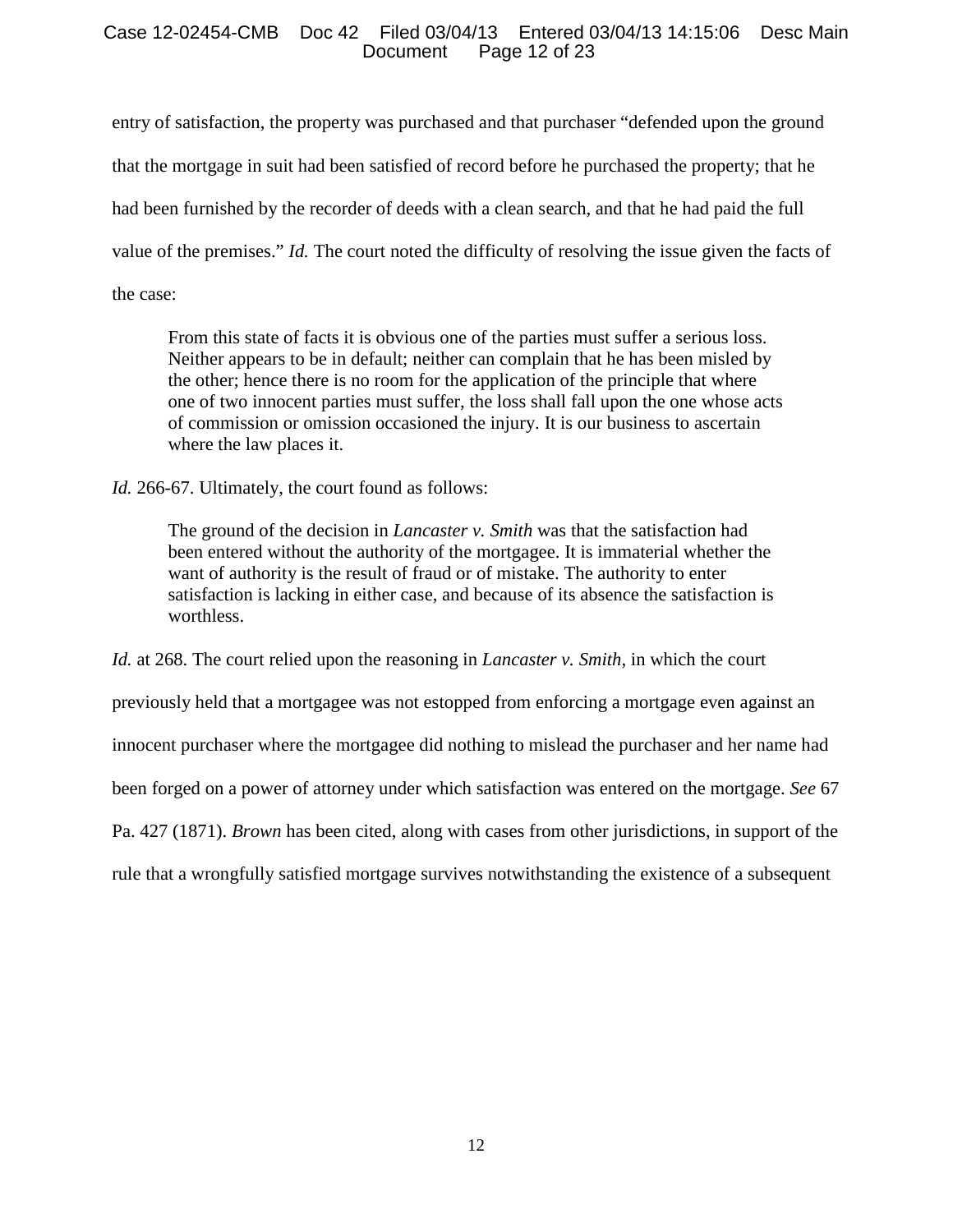# Case 12-02454-CMB Doc 42 Filed 03/04/13 Entered 03/04/13 14:15:06 Desc Main Page 13 of 23

bona fide purchaser or mortgagee for value.<sup>[8](#page-12-0)</sup>

Despite their dates of publication, the principles of *Brown* and *Lancaster* have been relied upon in more recent case law. In *Leedom v. Spano*, the Superior Court of Pennsylvania addressed an action by mortgagees against homeowners who purchased their properties subject to a prior mortgage for which a forged mortgage release was filed. 647 A.2d 221 (Pa.Super.Ct.1994). The homeowners argued, *inter alia*, "that a forged mortgage release passes them unencumbered title." *Id.* at 227. The homeowners contended that they were without fault, had a right to rely on the public records, and would not have purchased the property unless the mortgage had been released. *Id.* at 228. The homeowners' arguments were rejected by the court. The court noted,

There is no case cited by Homeowners to support the proposition that they may rely on a forged document to assert their status as bona fide purchasers for value. *See Brown v. Henry*, 106 Pa. 262 (1884) (our Supreme Court rejected a claim that a subsequent purchaser could recover based on a forged satisfaction of a mortgage); *Lancaster v. Smith*, 67 Pa. 427 (1871) (purchaser could not assert a claim against seller for a forged mortgage satisfaction absent conduct by seller that raises estoppel).

*Id.* at 228-29. Although the homeowners, like the mortgagees, were innocent as to the forged satisfaction, judgment against the homeowners was affirmed. *Id.* at 229. The homeowners were to look to their title insurance companies for their remedy. *Id.* The court relied on prior case law to conclude that the mortgagees prevailed.

<span id="page-12-0"></span><sup>&</sup>lt;sup>8</sup> "The weight of authority is to the effect that the lien of a recorded mortgage remains unaffected by an unauthorized satisfaction of record and will be enforced against a subsequent purchaser or encumbrancer for value in the absence of negligence on the part of the mortgagee or other circumstances which provide an independent basis for denying to the mortgagee the benefits of his legal lien." *See In re Paul Scotton Contracting Co.*, 325 F. Supp. 324, 328 (D. Del. 1971) (citing to *Brown v. Henry* and various cases from other jurisdictions). The principle has also been cited as the applicable rule in the Pennsylvania Law Encyclopedia: "As a general rule, the holder of a valid mortgage cannot be deprived of a security or postponed to junior liens by any act to which he or she is not a consenting party. A marginal entry of satisfaction on the record of a mortgage will not estop the mortgagee, as against a bona fide purchaser for value without notice, from showing that the entry was made by some unauthorized person by mistake on the wrong mortgage." *See* 8 Pennsylvania Law Encyclopedia, Commercial Transactions §113.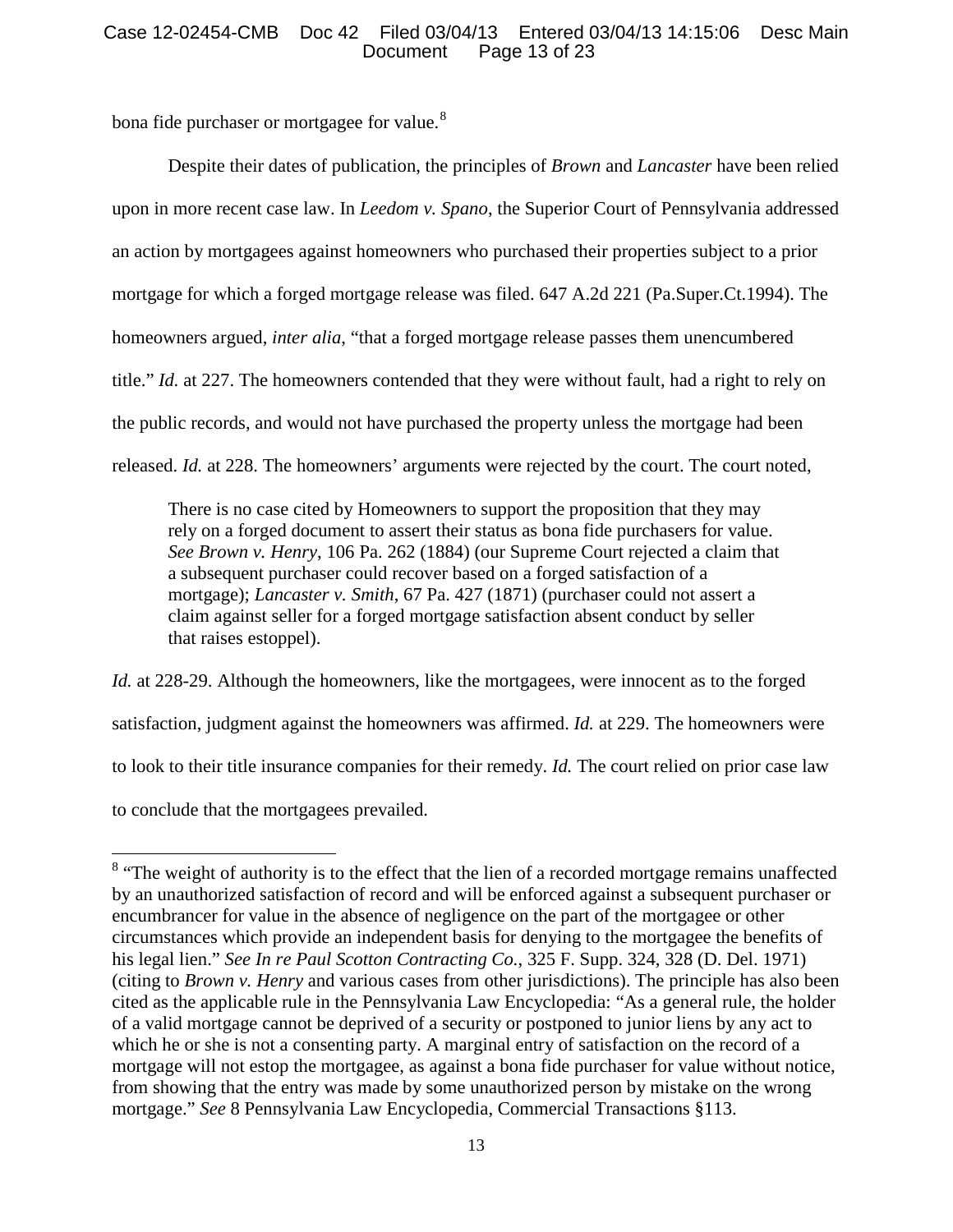#### Case 12-02454-CMB Doc 42 Filed 03/04/13 Entered 03/04/13 14:15:06 Desc Main Page 14 of 23

Similar to the position of the homeowners in *Leedom*, Zhuang asserts that he is a bona fide mortgagee for value. He cites to several cases in support of his assertion that innocent mortgagees for value are not bound by unknown liens: *Kepler v. Kepler*, 199 A. 198 (Pa. 1938); *Puharic v. Novy*, 176 A. 233 (Pa. 1934); *Haggerty v. Moyerman*, 184 A. 654 (Pa. 1936); *Wells Fargo Bank N.A. v. Doe*, No. 2652, 2012 Phila. Ct. Com. Pl. LEXIS 174 (Pa.Ct.Com.Pl. June 12, 2012). Accordingly, Zhuang asserts that he is entitled to judgment as a matter of law against Primerock. However, while the cases cited by Zhuang involved fraud, none of these cases address the validity of a forged satisfaction piece as to a bona fide mortgagee for value.

In *Kepler v. Kepler,* the Pennsylvania Supreme Court addressed the dismissal of appellant's bill in equity on preliminary objections. 199 A. 198, 202 (Pa. 1938). Appellant contended that she was fraudulently induced by her son to enter into three agreements. *Id.* at 201. By entering into the first two agreements, appellant, while expressly reserving her right to possession of a portion of certain property, surrendered her life interest in proceeds from a farm in exchange for the receipt of an annual sum. *Id.* Subsequently, the son and his wife mortgaged the property. *Id.* The son then induced his mother to enter into the third agreement pursuant to which she postponed her interest in the property to that of the mortgage as though she had personally joined in said mortgage. *Id.* The stated consideration under the agreement was the amount paid and to be paid to her son and daughter-in-law under the already recorded mortgage. *Id.* Thereafter, the assignee of the mortgage foreclosed and received the deed. *Id.* The property was then conveyed to the son's widow who mortgaged the property. *Id.* Appellant sought to have the mortgages, sheriff's sale, and deeds set aside. *Id.* As to the first two agreements, the court noted that it was insufficient to simply allege fraudulent inducement without supporting facts. *Id.*  at 202. The court then recited the following principle: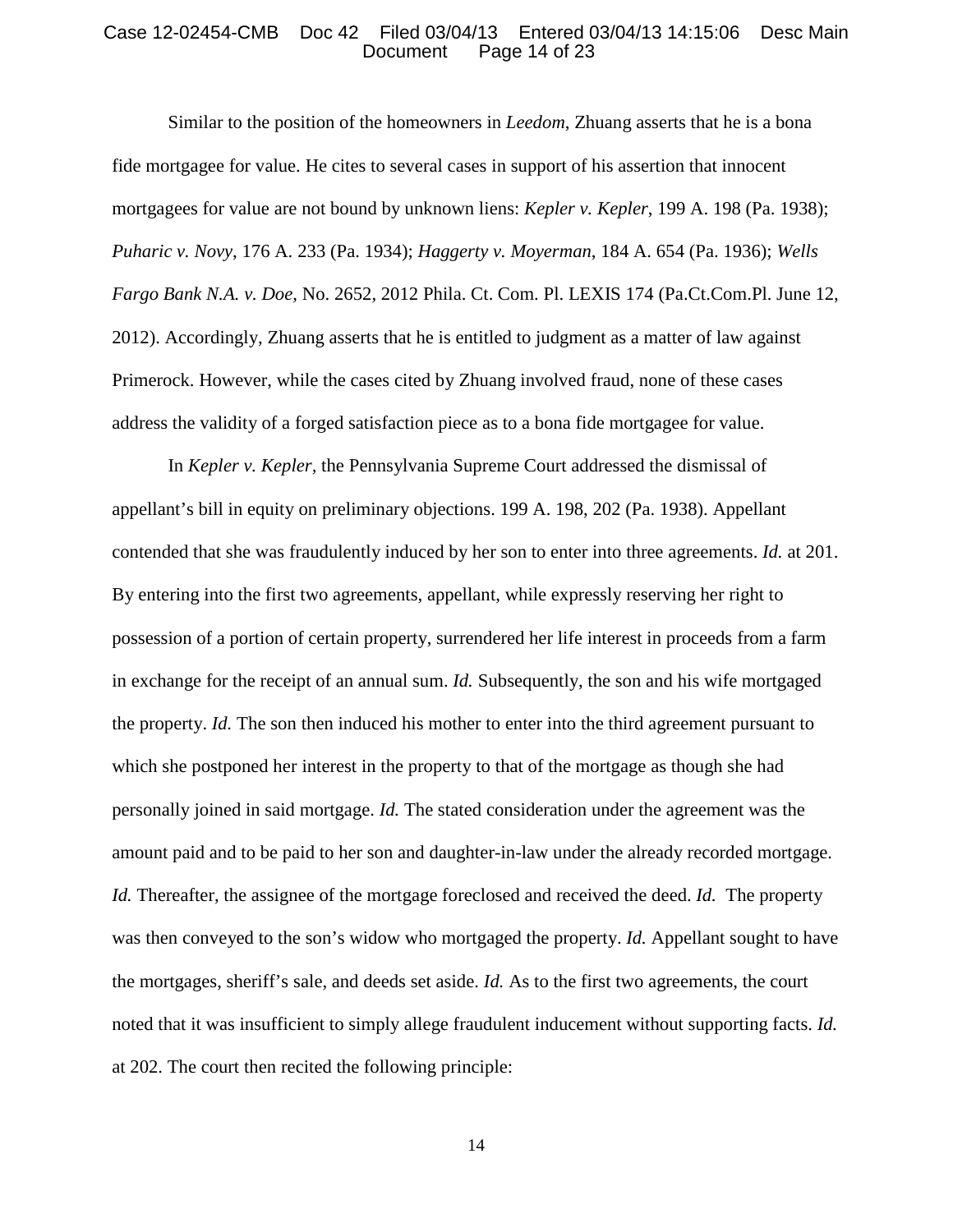# Case 12-02454-CMB Doc 42 Filed 03/04/13 Entered 03/04/13 14:15:06 Desc Main Page 15 of 23

An innocent mortgagee for value is not bound by secret liens or equities even though the mortgagor's title was obtained by fraud: *Puharic v. Novy*, 317 Pa. 199; *Haggerty v. Moyerman*, 321 Pa. 555. The land bank gave valuable consideration for the son's mortgage. Since fraud as to the agreements of 1916 and 1917 was not adequately alleged, and since fraud not of record and unknown to a bona fide mortgagee for value does not bind him or subsequent takers, appellant is not entitled to have these two agreements set aside, under the pleadings as now drawn.

*Id.* The court then addressed the third agreement, which was executed after the mortgage was

## recorded:

The rule is that, where a mortgage is given solely as security for an antecedent debt, and the mother's last agreement was such a mortgage, the mortgagee takes subject to all equities, including fraud, here the son's misrepresentation. An antecedent debt is not valuable consideration, and, in the absence of such consideration, a mortgagee or other creditor is not to be treated as a holder for value without notice: *Ashton's Appeal*, 73 Pa. 153, 162.

*Id.* at 203. Accordingly, to the extent the third agreement constituted a mortgage given as

security for an antecedent debt, it could be set aside on the basis of fraud.

Although Zhuang relies upon the language in *Kepler*, the facts are distinguishable as

*Kepler* dealt with a fraudulent inducement whereas this Court is considering the effect of a forged satisfaction piece. While the appellant in *Kepler* entered into agreements (albeit based upon alleged false representations), she presumably knew that those agreements affected her interests by agreeing to surrender her life interest in proceeds from a farm and postponing her interest in property to a mortgage. Here, Primerock properly and promptly recorded its mortgage to provide notice of its interest and took no steps to release its interest. No facts suggest that it should have questioned the continued validity of its mortgage. Rather, steps were taken without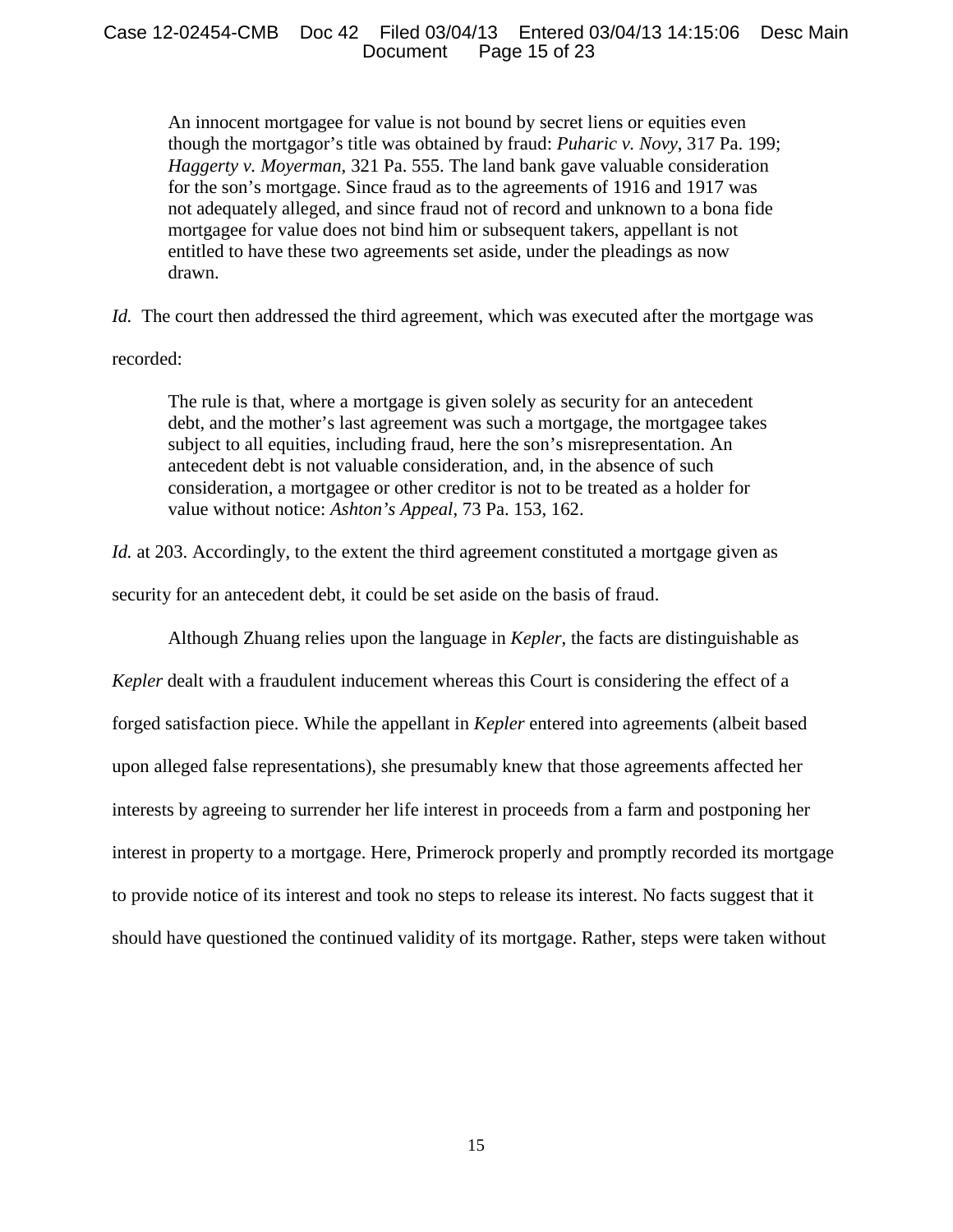# Case 12-02454-CMB Doc 42 Filed 03/04/13 Entered 03/04/13 14:15:06 Desc Main Page 16 of 23

its knowledge and authority.<sup>[9](#page-15-0)</sup>

This Court also finds distinguishable the facts set forth in *Puharic v. Novy*, 176 A. 233 (Pa. 1934). In that case, an owner conveyed a one-half interest in property to the grantee. *Id.* at 234. Then, through the owner's will, the grantee acquired a life estate to the other one-half of the property and executed a mortgage on the property. *Id.* Without notice to the mortgagee, the children of the previous owner successfully challenged the will and deed on the basis of fraud and duress and the will and deed were declared to be null and void. *Id.* Thereafter, the children sought a determination that the mortgage no longer bound the property. *Id.* The court rejected the children's request for relief:

It was contended in the court below, as it is here, that when the deed and will fell because of the mortgagor's fraud in acquiring title, as the mortgagee's rights rose no higher, his mortgage no longer bound the property, and became a mere personal claim against the mortgagor. This claim can not be sustained. "A deed procured by fraud is ordinarily held voidable merely; and title passes to the grantee subject to the grantor's right to defeat it. A deed procured through undue influence or duress is likewise voidable merely . . .": 18 C.J. 242, section 175.

*Id.* at 234. Furthermore, although the will and deed were declared null and void in a prior proceeding against the grantee, the mortgagee was not bound by that proceeding as it was commenced after the execution of the mortgage and he was not a party to it. *Id.* at 234-35. Thus, the mortgagee prevailed.

Unlike the facts in *Puharic*, in this case, Primerock properly provided notice of its interest by recording its mortgage. Primerock was not fraudulently induced to release its mortgage, and, in fact, took no steps to do so. Furthermore, although by citing to *Puharic,* Zhuang compares these facts to a deed procured by undue influence, this Court finds that the

<span id="page-15-0"></span><sup>9</sup> Primerock also contends that Zhuang's reliance on *Kepler* undercuts rather than supports Zhuang's position as Zhuang, like the mortgagee in *Kepler,* was provided with a mortgage to secure an antecedent debt and thus took his position subject to the fraud committed. The Court notes this additional argument by Primerock but need not rely on it to resolve this matter.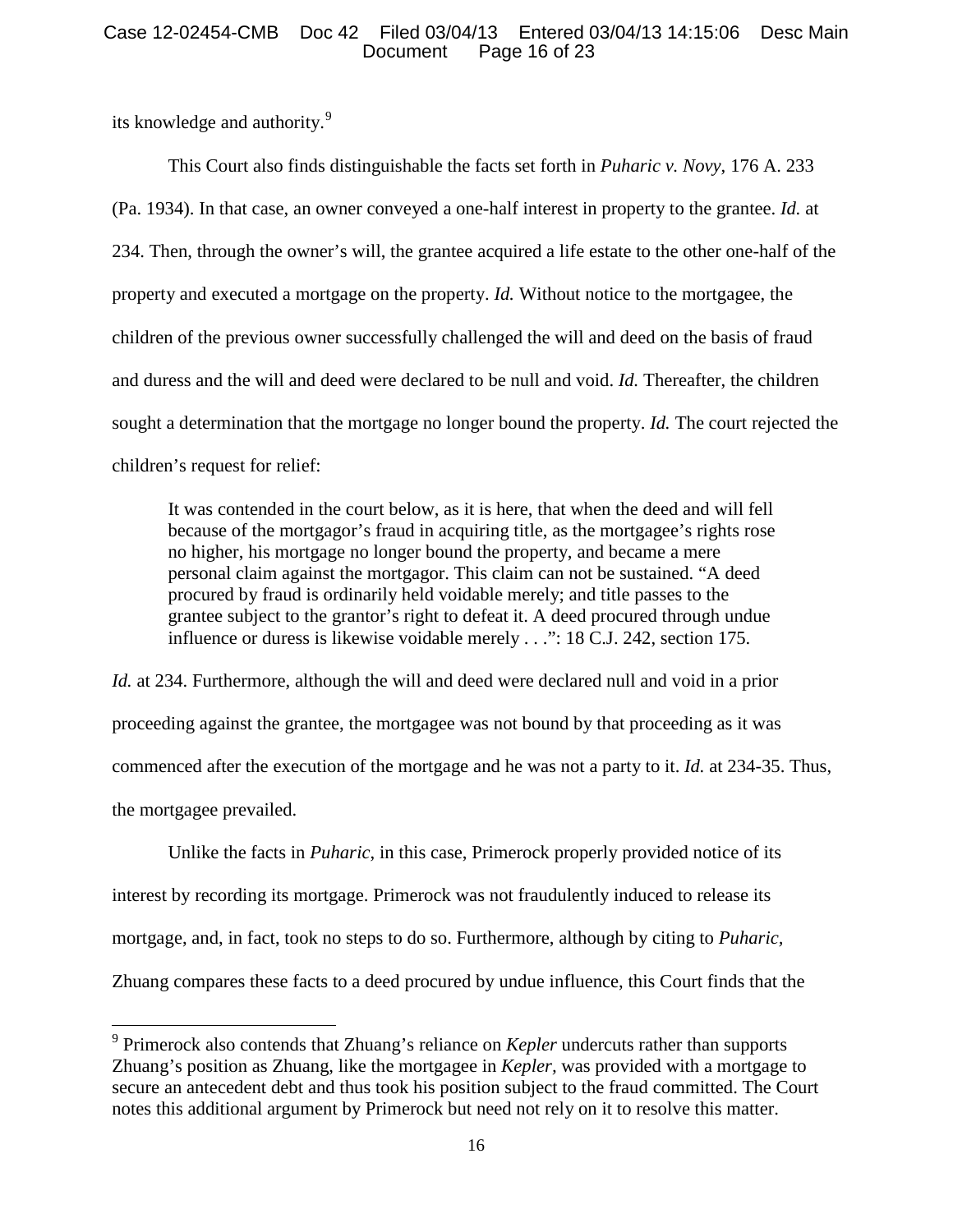# Case 12-02454-CMB Doc 42 Filed 03/04/13 Entered 03/04/13 14:15:06 Desc Main Page 17 of 23

facts of this case are more analogous to a deed procured through forgery. In such cases, the true owner cannot be deprived of his property even by a bona fide purchaser or mortgagee for value.<sup>[10](#page-16-0)</sup> Although not directly on point, it is clear that even a bona fide purchaser or mortgagee for value will not always prevail despite reliance on the public records. The same principle seems to apply here.

Furthermore, unlike the plaintiff in *Haggerty v. Moyerman*, the facts do not demonstrate that Primerock had notice of the steps taken against it yet failed to take action to protect its rights. *See* 184 A. 654 (Pa. 1936). In *Haggerty*, the court found the plaintiff to be a victim of a gross fraud when an attorney "caused two properties, totaling \$13,000 in assessed value, to be levied upon and sold to satisfy a judgment of less than \$100." *Id.* at 655. After the properties were sold at sheriff's sale, mortgages were executed on the properties. *Id.* After the commencement of the proceeding by plaintiff, the properties were reconveyed to the plaintiff but one mortgage remained which plaintiff sought to have cancelled and satisfied of record. *Id.* The court found that the mortgagee was in the position of an innocent purchaser for value and could not be forced to suffer a loss due to plaintiff's failure to act promptly to protect her interests. *Id.*  at 656. The court cited to "the fundamental principle that where one of two innocent persons must suffer, he whose neglect made the injury possible should bear the loss[.]" *Id.* Based upon

<span id="page-16-0"></span><sup>10</sup> *See Thees v. Prudential Ins. Co.,* 190 A. 895, 896 (Pa. 1937) ("There is nothing in law or in reason that would require one to examine the record to discover an instrument he never executed, knew nothing of, nor had any occasion to know anything about. A forged instrument being of record for a long period of time does not estop the injured party from asserting the fraud and securing its cancellation."); *Smith v. Markland,* 72 A. 1047, 1056 (Pa.1909) ("'No man can be deprived of his property by a forged deed or mortgage, no matter what may be the bona fides of the party who claims under it.' In the very nature of things there can be no other rule."); *Warehouse Builders and Supply, Inc. v. Perryman*, 257 A.2d 349, 351-52 (Pa.Super.Ct. 1969) (citing the rule that "a forged deed is a void deed even in the hands of an innocent purchaser" but noting the applicability of the defenses of laches and estoppel in that case).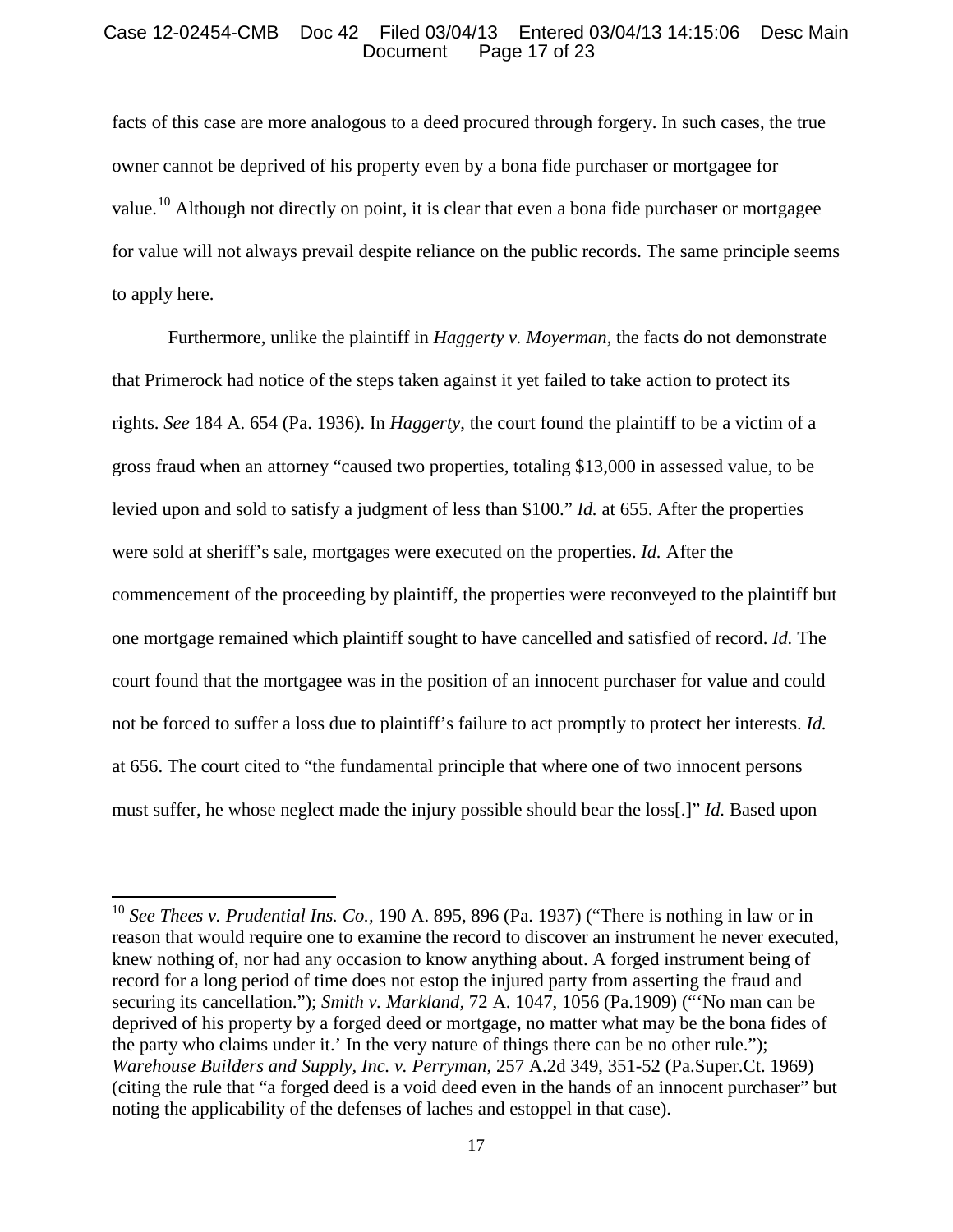#### Case 12-02454-CMB Doc 42 Filed 03/04/13 Entered 03/04/13 14:15:06 Desc Main Page 18 of 23

the stipulated facts, the court finds no such neglect by Primerock and thus concludes that the principle is inapplicable to Primerock in this case.

Zhuang also relies upon the decision in *Wells Fargo Bank, N.A. v. Doe*, No. 2652, 2012 Phila. Ct. Com. Pl. LEXIS 174 (Pa.Ct.Com.Pl. June 12, 2012). In that case, property was purchased and a note and mortgage were executed in the name of an individual whose identity was stolen and whose signature was forged on the documents. *Id.* at \*2-3. The mortgagee settled with the victim of the identity theft and then filed an ejectment action to remove the occupants from the property. *Id.* at \*3-4. In response, two parties claimed an ownership interest in the property. *Id.* at \*4-5. Although a settlement was reached through mediation pursuant to which these parties were not to impede or participate in the mortgagee's foreclosure action, both filed answers and counterclaims in the subsequent foreclosure action. *Id.* at \*6-7. Among the meritless arguments addressed and rejected by the court, these defendants asserted "that Plaintiff's mortgage is 'vitiated' by knowledge of the fraudulent circumstances surrounding the Mortgage." *Id.* at \*17. The court rejected the assertion stating that "a mortgagee who gives consideration for lien and has no actual or constructive knowledge of claims of third parties is protected even though mortgagor's title was obtained by fraud." *Id.* The court also noted that none of defendants' allegations of fraud asserted that a fraud was committed on *them*. *Id.* \*13.

The facts of *Doe* are wholly distinguishable from the facts of this case. In *Doe*, the rights of the victim of the identity theft and forgery were not at issue due to a settlement, and the court considered the defendants' asserted claims to the property against that of the mortgagee. Thus, this case had little to do with the forged documents but rather dealt with the alleged interests of these defendants. The mortgage was recorded in 2002. *Id.* at \*1. One of the defendants claimed an interest in the property by a deed dated 2003 and recorded in 2007, and the other asserted an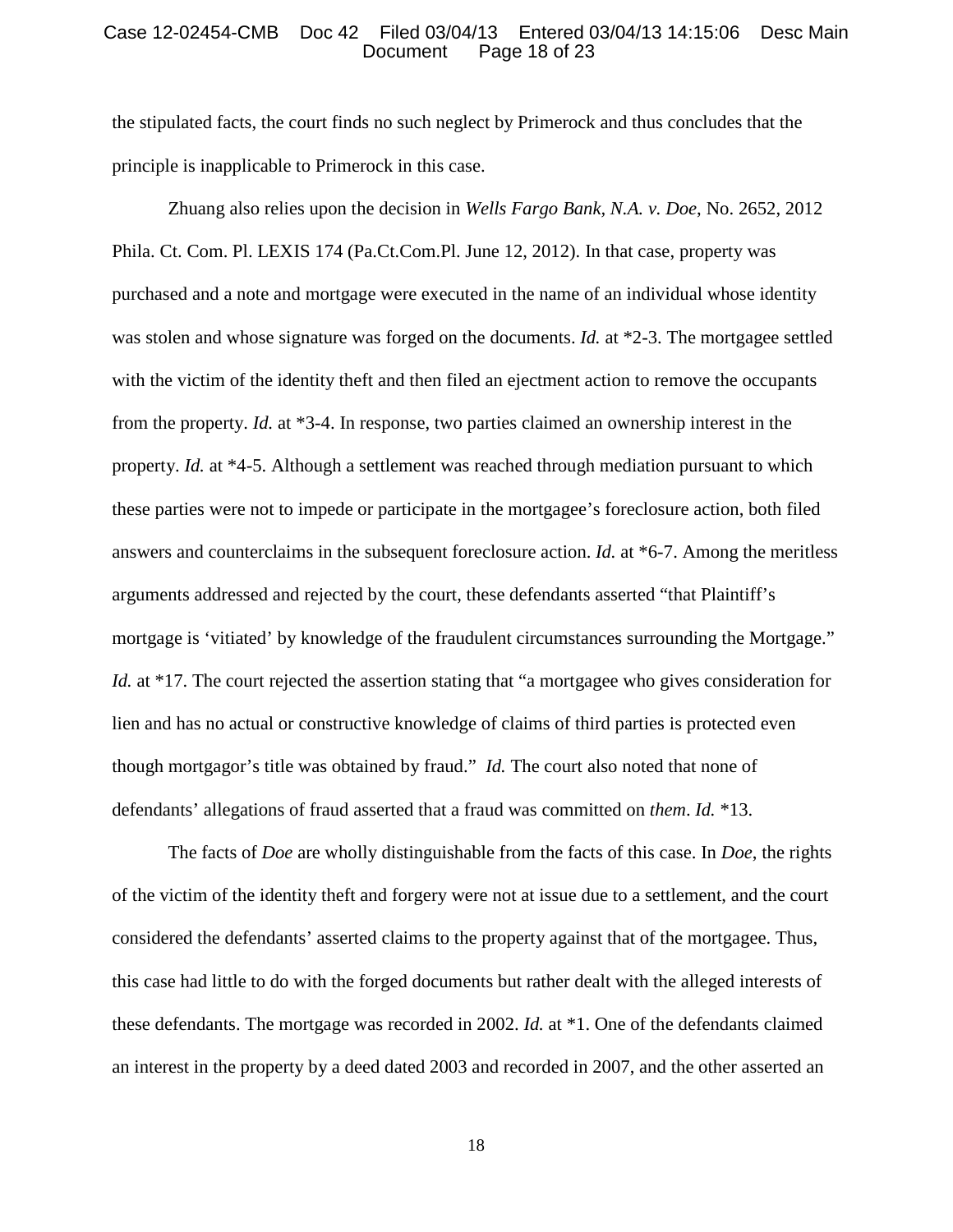# Case 12-02454-CMB Doc 42 Filed 03/04/13 Entered 03/04/13 14:15:06 Desc Main Page 19 of 23

unrecorded ownership interest in the property. *Id.* at \*5. These defendants' positions are entirely different than the position of Primerock in this proceeding. In this case, the party opposing the subsequent mortgagees is the victim of the forged document and was the first recorded lien on the property. The validity of the forged document is at the heart of this proceeding. This Court recognizes the significance of the principle protecting a mortgagee who gives value for a lien without notice of third parties' claims; however, the question in this case is whether that principle applies in light of a prior recorded lien that was marked as satisfied through forgery. *Doe* does not answer this question.

A recorded satisfaction is documentation that the borrower has paid the note in full and that the creditor, therefore, has released the lien. This Court acknowledges the importance of being able to rely upon the public records and recognizes the policy of protecting bona fide purchasers and mortgagees for value. As it has been set forth in case law,

The purpose of the rule is manifest. Secret liens or encumbrances against any species of property are not to be encouraged. More particularly is this so with respect to real estate, where the owner of the lien, encumbrance or equity may record it or institute proceedings immediately to secure its permanent record and place it in a position from which those who deal with the property thereafter may learn that the owner does not hold a perfect title to the land involved. Where one deals with such property in entire ignorance of the existence of any recorded document or liens affecting it, he can not be penalized because of the neglect of those who could have put him on notice of their claim. Where one of two innocent persons must suffer, he whose neglect makes the injury possible must bear the responsibility.

*See Puharic*, 176 A. at 234. The purpose of the rule is not served by implementing it in this case. Primerock did record its mortgage thereby giving notice of its interest through the public records. It was not Primerock's neglect that made the injury possible. This Court finds that Primerock's mortgage is entitled to priority status, even to the detriment of MileStone and Zhuang. This result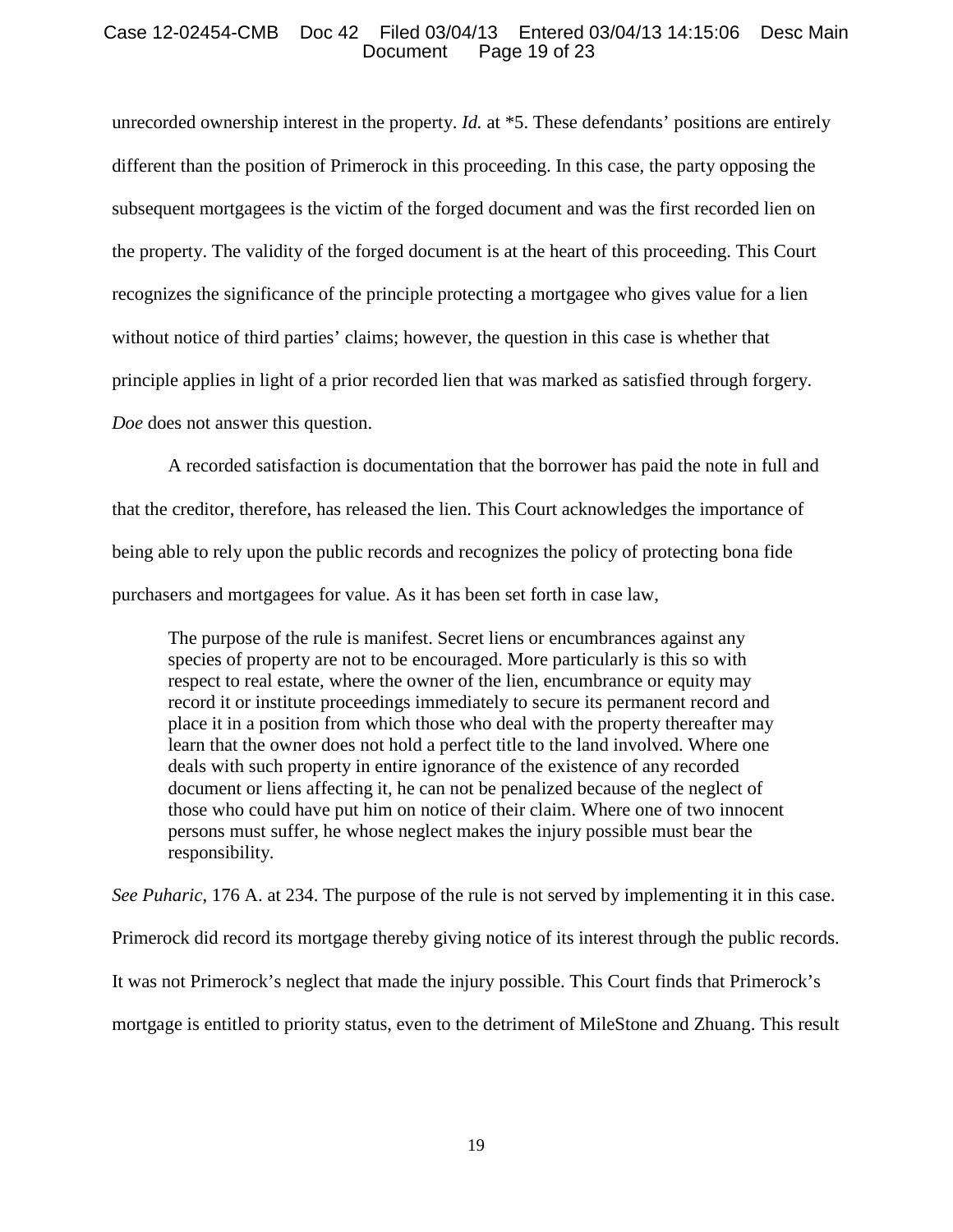# Case 12-02454-CMB Doc 42 Filed 03/04/13 Entered 03/04/13 14:15:06 Desc Main Page 20 of 23

is consistent with applicable Pennsylvania law. *See Brown v. Henry*, 106 Pa. 262 (1884); *Lancaster v. Smith,* 67 Pa. 427 (1871); *Leedom v. Spano*, 647 A.2d 221 (Pa.Super.Ct.1994).

The Court notes that the parties' arguments primarily related to the effect of the Satisfaction Piece. However, the effectiveness of the unauthorized Termination Statement and the priority of the parties' interests in the personal property must be resolved. Generally, priority is determined by time of filing. *See* 13 Pa.Cons.Stat. §9322(a)(1) (2012). It is undisputed that Primerock's Financing Statement was filed prior to Zhuang's Financing Statement. However, shortly before the Zhuang Loan, the unauthorized Termination Statement was filed. Thus, the issue for the Court is the effect of the unauthorized filing on priority.

Pursuant to Pennsylvania statute, "[a] filed record is effective only to the extent that it was filed by a person that may file it under section 9509 (relating to persons entitled to file a record)." 13 Pa.Cons.Stat. §9510(a). In pertinent part, the persons entitled to file records are set forth as follows:

(d) *Person entitled to file certain amendments*. [11](#page-19-0) --A person may file an amendment . . . only if:

> (1) the secured party of record authorizes the filing; or (2) the amendment is a termination statement for a financing statement as to which the secured party of record has failed to file or send a termination statement as required by section 9513(a) or (c) (relating to termination statement), the debtor authorizes the filing and the termination statement indicates that the debtor authorized it to be filed.

13 Pa.Cons.Stat. §9509(d). As set forth in §9513, it is the secured party of record for a particular financing statement that is authorized to file the termination statement. However, as provided in §9509(d), there are circumstances when a debtor is authorized to file a termination statement. Those circumstances do not apply here. This is not a case where Primerock failed to file a

<span id="page-19-0"></span><sup>&</sup>lt;sup>11</sup> A "termination statement" is "[a]n amendment of a financing statement[.]" 13 Pa.Cons.Stat. §9102.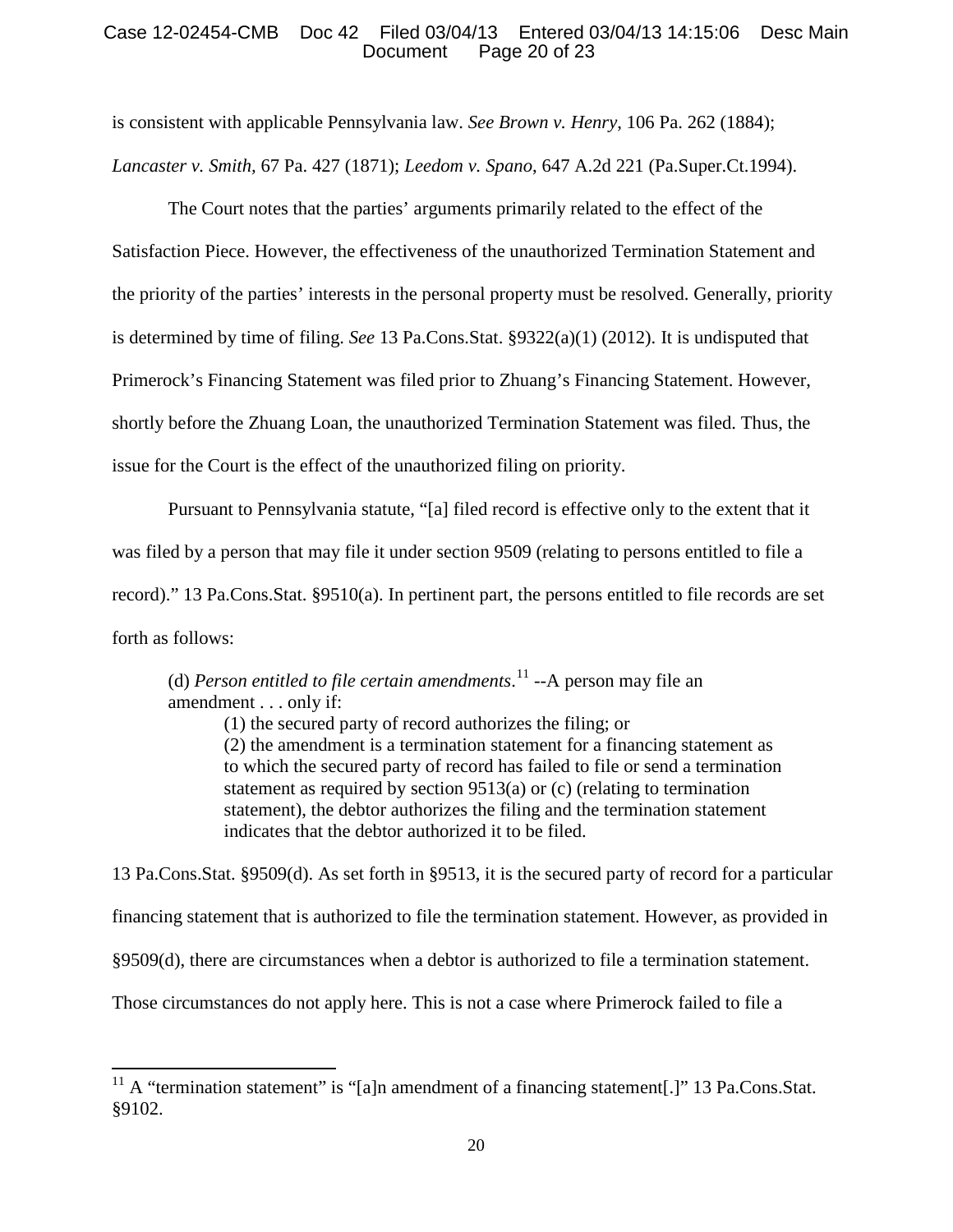#### Case 12-02454-CMB Doc 42 Filed 03/04/13 Entered 03/04/13 14:15:06 Desc Main Page 21 of 23

termination statement to which the Debtor was entitled thereby enabling the Debtor to take the step on Primerock's behalf. As the Financing Statement was properly filed in the first place and the debt related thereto remained unsatisfied, Primerock was the only one entitled to authorize the filing of a termination statement and did not do so. Thus, the Termination Statement was an ineffective filing pursuant to §9510(a).

Although this Court has not discovered, and the parties have not cited, Pennsylvania case law on point with the facts of this case, the issue has been addressed by courts in other jurisdictions. *See AEG Liquidation Trust v. Toobro NY LLC,* 932 N.Y.S.2d 759 (N.Y. Sup.Ct. 2011) (finding that, where the secured party did not authorize the filing of termination statements, said statements were ineffective and thus financing statements to which they related continued to be effective); *Lange v. Mut. of Omaha Bank* (*In re Negus-Sons, Inc.*), 460 B.R. 754, 757, n.10 (B.A.P. 8th Cir. 2011) (noting that treating an unauthorized termination statement as effective "appears to be contrary to the plain language of the Uniform Commercial Code"). The Court finds the analyses in these cases to be persuasive, in accord with the applicable provisions of the Uniform Commercial Code, and likely to be the approach taken by courts in Pennsylvania. Further bolstering this conclusion is the fact that it is consistent with Pennsylvania's treatment of forged satisfaction pieces as discussed *supra.* Accordingly, this Court finds that the unauthorized Termination Statement had no effect on Primerock's Financing Statement and Primerock is entitled to its priority status.

The decision in this case was not reached without careful thought, especially with regard to the importance of the recording system and the need for reliance on public records. This Court holds those principles in high regard and does not seek to weaken reliance on the public records in any way. However, in light of the forgery and unauthorized termination of Primerock's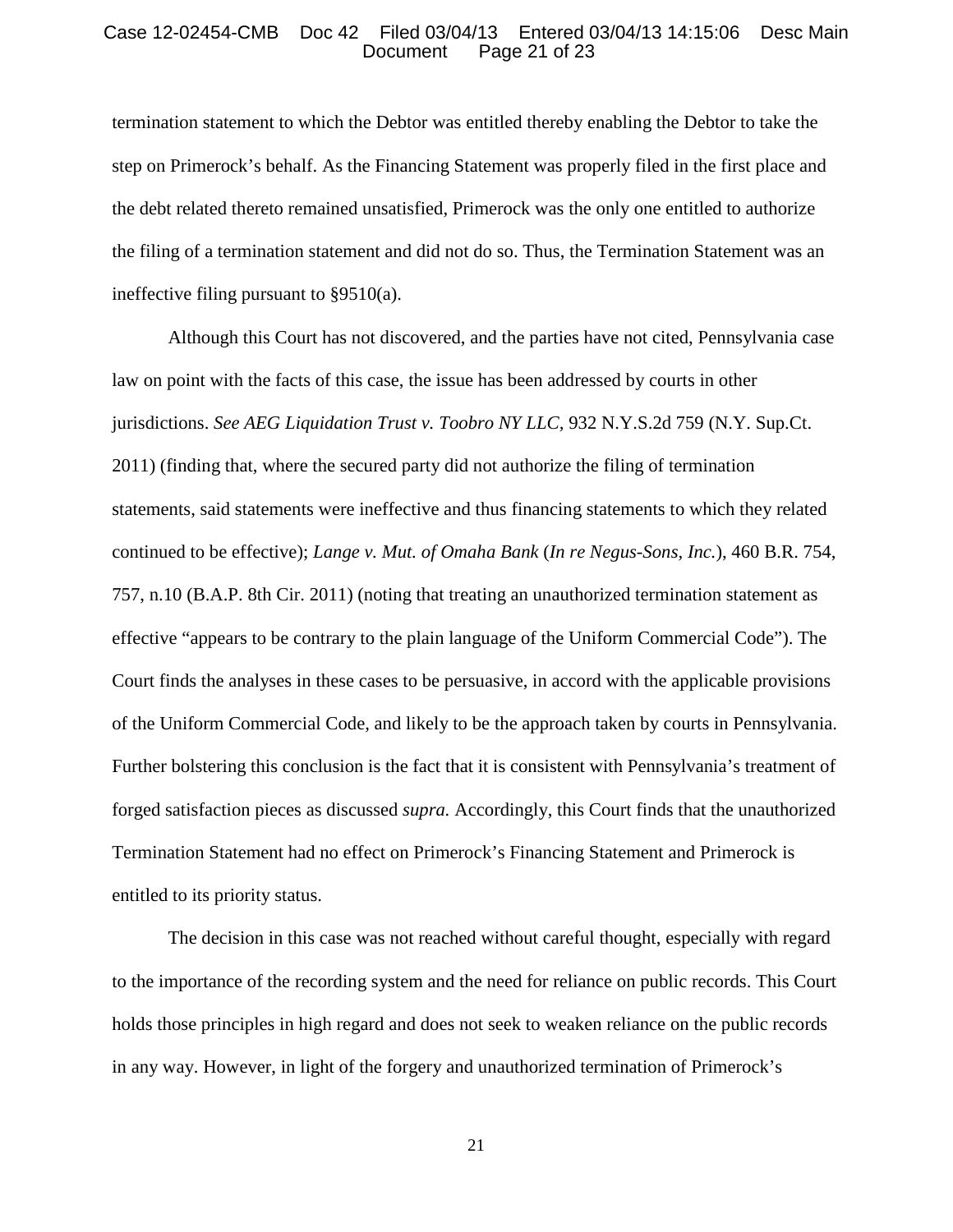## Case 12-02454-CMB Doc 42 Filed 03/04/13 Entered 03/04/13 14:15:06 Desc Main Page 22 of 23

security interests, this Court agrees that the result under Pennsylvania law is the most equitable. Furthermore, while all three mortgagees are victims of these unauthorized filings, Primerock seems to be the *most* innocent party under the circumstances. While MileStone loaned funds in 2011, it did so with knowledge of the Primerock Mortgage as the Satisfaction Piece was not recorded until after the MileStone Mortgage. As previously noted, MileStone and Primerock resolved the issues between them. As to Zhuang, who would at least be second in priority to MileStone at the time of his loan, he did not record his mortgage until approximately forty-five days after he made the loan *and* after Primerock confessed judgment against the Debtor. Nonetheless, the harm to Zhuang is significant and an unfortunate result; however, pursuant to Pennsylvania law, it is the correct one. By setting aside the forged Satisfaction Piece and unauthorized Termination Statement, Primerock is properly returned to the position it was in prior to the entry of those documents on the public records.

## Conclusion

For the foregoing reasons, this Court finds that Primerock is entitled to the entry of judgment in its favor. Accordingly, Primerock's motion for summary judgment is granted, and Zhuang's motion is denied. As these issues are now resolved, it is also appropriate to enter default judgment against the Debtor at this time. An order consistent with this Opinion will be entered.

## DATE: March 4, 2013 Carlota M. Böhm

\_\_/s/ Carlota M. Böhm\_\_\_\_\_\_\_ United States Bankruptcy Judge